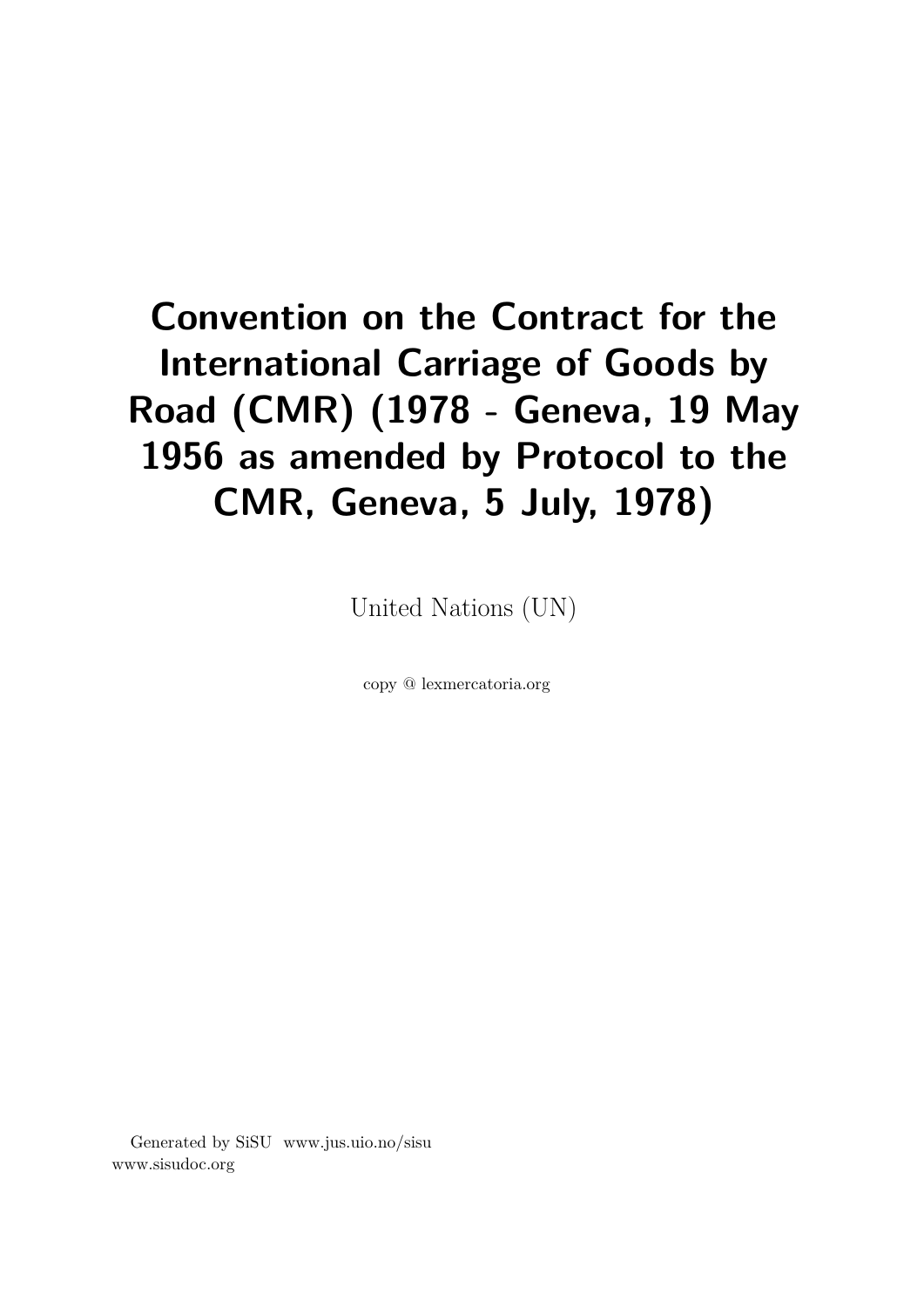# Copyright © 1978 United Nations (UN)

Generated by SiSU [ SiSU 0.70.3 of 2008w51/3 ] www.jus.uio.no/sisu

Copyright © 1997, current 2008 Ralph Amissah, All Rights Reserved.

SiSU is software for document structuring, publishing and search (with object citation numbering), www.sisudoc.[org](http://www.jus.uio.no/sisu)

SiSU is released under GPL 3 or later, *<*[http://www.fsf.org/](http://www.jus.uio.no/sisu)licenses/gpl.html*>*.

[Document infor](http://www.sisudoc.org)mation: *sourcefile* un.cmr.roa[d.carria](http://www.fsf.org/licenses/gpl.html)ge.contra[ct.convention.1956.amended.protoc](http://www.fsf.org/licenses/gpl.html)ol.1978.sst Generated by SiSU www.jus.uio.no/sisu version information: SiSU 0.70.3 of 2008w51/3

For alternative output formats of this document check:

*<*http://www.jus.[uio.no/lm//un.cmr.road.carriage.](http://www.jus.uio.no/sisu)contract.convention.1956.amended.protocol.1978/sisu\_manifest.html*>*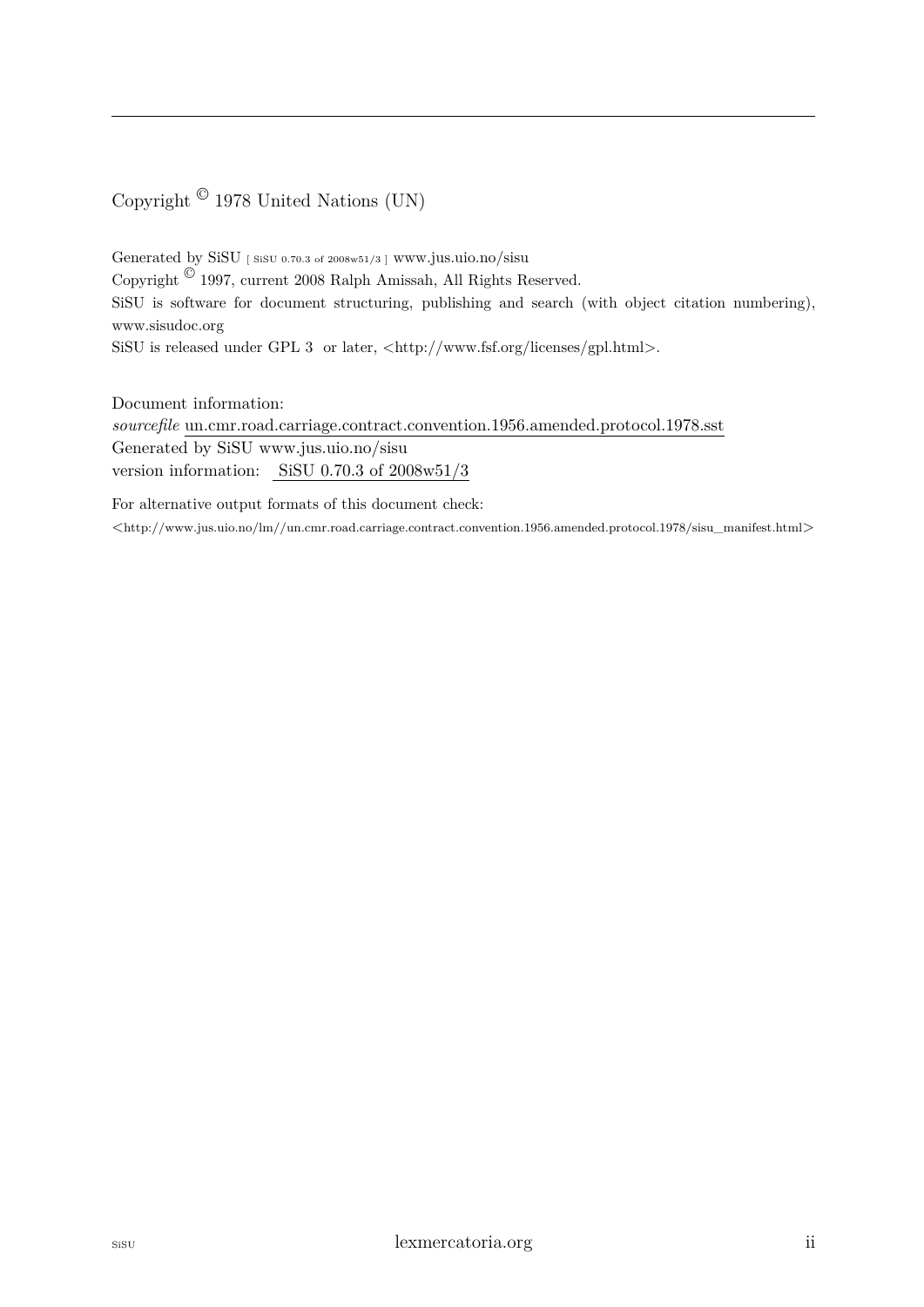# **Contents**

| Convention on the Contract for the International Carriage of Goods by Road<br>(CMR) (1978 - the CMR Convention of Geneva, 19 May 1956 as amended<br>by the CMR Protocol of Geneva, 5 July, 1978)                                                   |                                     |  |  |
|----------------------------------------------------------------------------------------------------------------------------------------------------------------------------------------------------------------------------------------------------|-------------------------------------|--|--|
| <b>Preamble</b>                                                                                                                                                                                                                                    | $\mathbf{1}$                        |  |  |
| <b>Chapter 1 - Scope of Application</b>                                                                                                                                                                                                            | 1<br>$\overline{1}$<br>$\mathbf{1}$ |  |  |
| Chapter II - Persons for whom the Carrier is Responsible                                                                                                                                                                                           | $\overline{2}$<br>$\overline{2}$    |  |  |
| Chapter III - Conclusion and Performance of the Contract of Carriage                                                                                                                                                                               | $\overline{2}$                      |  |  |
|                                                                                                                                                                                                                                                    | $\overline{2}$                      |  |  |
|                                                                                                                                                                                                                                                    | $\overline{2}$                      |  |  |
|                                                                                                                                                                                                                                                    | 3                                   |  |  |
|                                                                                                                                                                                                                                                    | $\overline{4}$                      |  |  |
|                                                                                                                                                                                                                                                    | $\overline{4}$                      |  |  |
|                                                                                                                                                                                                                                                    | $\overline{4}$                      |  |  |
|                                                                                                                                                                                                                                                    | 5                                   |  |  |
|                                                                                                                                                                                                                                                    | 5                                   |  |  |
|                                                                                                                                                                                                                                                    | 5                                   |  |  |
|                                                                                                                                                                                                                                                    | 6                                   |  |  |
|                                                                                                                                                                                                                                                    | 6                                   |  |  |
|                                                                                                                                                                                                                                                    | 6                                   |  |  |
|                                                                                                                                                                                                                                                    | $\overline{7}$                      |  |  |
| Chapter IV - Liability of the Carrier                                                                                                                                                                                                              | 7                                   |  |  |
|                                                                                                                                                                                                                                                    | $\overline{7}$                      |  |  |
|                                                                                                                                                                                                                                                    | 8                                   |  |  |
|                                                                                                                                                                                                                                                    | 9                                   |  |  |
| Article 20                                                                                                                                                                                                                                         | 9                                   |  |  |
| Article 21<br><u> 1919 - Paris Paris II, prima politika politika (h. 1919).</u>                                                                                                                                                                    | 9                                   |  |  |
| Article 22                                                                                                                                                                                                                                         | 10                                  |  |  |
| Article 23                                                                                                                                                                                                                                         | 10                                  |  |  |
| Article 24<br>$\mathbf{r}$ , and the state of the state $\mathbf{r}$                                                                                                                                                                               | 11                                  |  |  |
| Article 25                                                                                                                                                                                                                                         | 11                                  |  |  |
| Article 26<br><u> 1999 - Paris Alexandria et al. 1999 - Paris Alexandria et al. 1999 - Paris Alexandria et al. 1999 - Paris Alexandria et al. 1999 - Paris Alexandria et al. 1999 - Paris Alexandria et al. 1999 - Paris Alexandria et al. 199</u> | 11                                  |  |  |
| Article 27                                                                                                                                                                                                                                         | 12                                  |  |  |
| Article 28                                                                                                                                                                                                                                         | 12                                  |  |  |
| Article 29                                                                                                                                                                                                                                         | 12                                  |  |  |
|                                                                                                                                                                                                                                                    |                                     |  |  |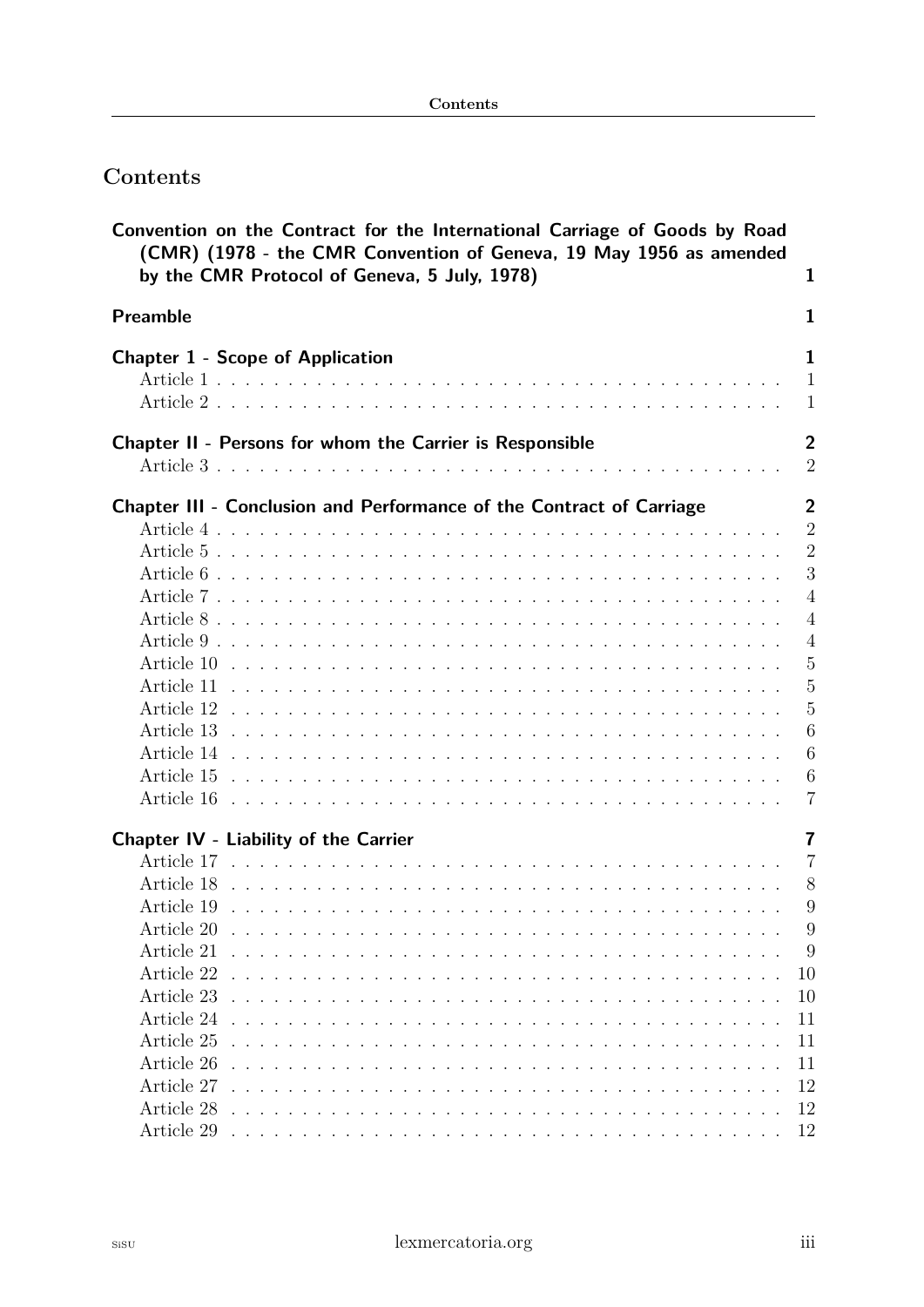|                                                                                                                                                                                                                                                    | 13  |
|----------------------------------------------------------------------------------------------------------------------------------------------------------------------------------------------------------------------------------------------------|-----|
| <b>Chapter V - Claims and Actions</b><br>Article 30                                                                                                                                                                                                | 13  |
| Article 31<br><u>. A serie de la caractería de la caractería de la caractería de la caractería de la caractería de la caracterí</u>                                                                                                                | 13  |
| Article 32                                                                                                                                                                                                                                         | 14  |
|                                                                                                                                                                                                                                                    | 14  |
|                                                                                                                                                                                                                                                    |     |
| <b>Chapter VI - Provisions Relating to Carriage Performed by Successive Carriers</b>                                                                                                                                                               | 15  |
| Article 34                                                                                                                                                                                                                                         | 15  |
| Article 35                                                                                                                                                                                                                                         | 15  |
| Article 36                                                                                                                                                                                                                                         | 15  |
| Article 37                                                                                                                                                                                                                                         | 15  |
| Article 38<br><u>. In the second terms of the second terms of the second terms of the second terms of the second terms of the second</u>                                                                                                           | 16  |
| Article 39                                                                                                                                                                                                                                         | 16  |
| Article 40<br><u>. In the second control of the second control of the second control of the second control of the second control of the second control of the second control of the second control of the second control of the second control</u> | 16  |
|                                                                                                                                                                                                                                                    |     |
| <b>Chapter VII - Nullity of Stipulation to the Convention</b>                                                                                                                                                                                      | 16  |
| Article 41                                                                                                                                                                                                                                         | 16  |
| <b>Chapter VIII - Final Provisions</b>                                                                                                                                                                                                             | 17  |
| Article 42                                                                                                                                                                                                                                         | 17  |
| Article 43                                                                                                                                                                                                                                         | 17  |
| Article 44                                                                                                                                                                                                                                         | 17  |
| Article 45                                                                                                                                                                                                                                         | 17  |
| Article 46<br><u>. In the second terms of the second terms of the second terms of the second terms of the second terms of the second</u>                                                                                                           | 18  |
| Article 47                                                                                                                                                                                                                                         | 18  |
| Article 48                                                                                                                                                                                                                                         | 18  |
| Article 49                                                                                                                                                                                                                                         | 18  |
| Article 50                                                                                                                                                                                                                                         | 19  |
| Article 51                                                                                                                                                                                                                                         | 19  |
|                                                                                                                                                                                                                                                    |     |
| Document Information (metadata)                                                                                                                                                                                                                    | 20  |
|                                                                                                                                                                                                                                                    | -20 |
| Information on this document copy and an unofficial List of Some web related                                                                                                                                                                       |     |
| information and sources                                                                                                                                                                                                                            | 21  |
| Information on this document copy $\dots \dots \dots \dots \dots \dots \dots \dots \dots \dots$                                                                                                                                                    | 21  |
|                                                                                                                                                                                                                                                    | 21  |
|                                                                                                                                                                                                                                                    |     |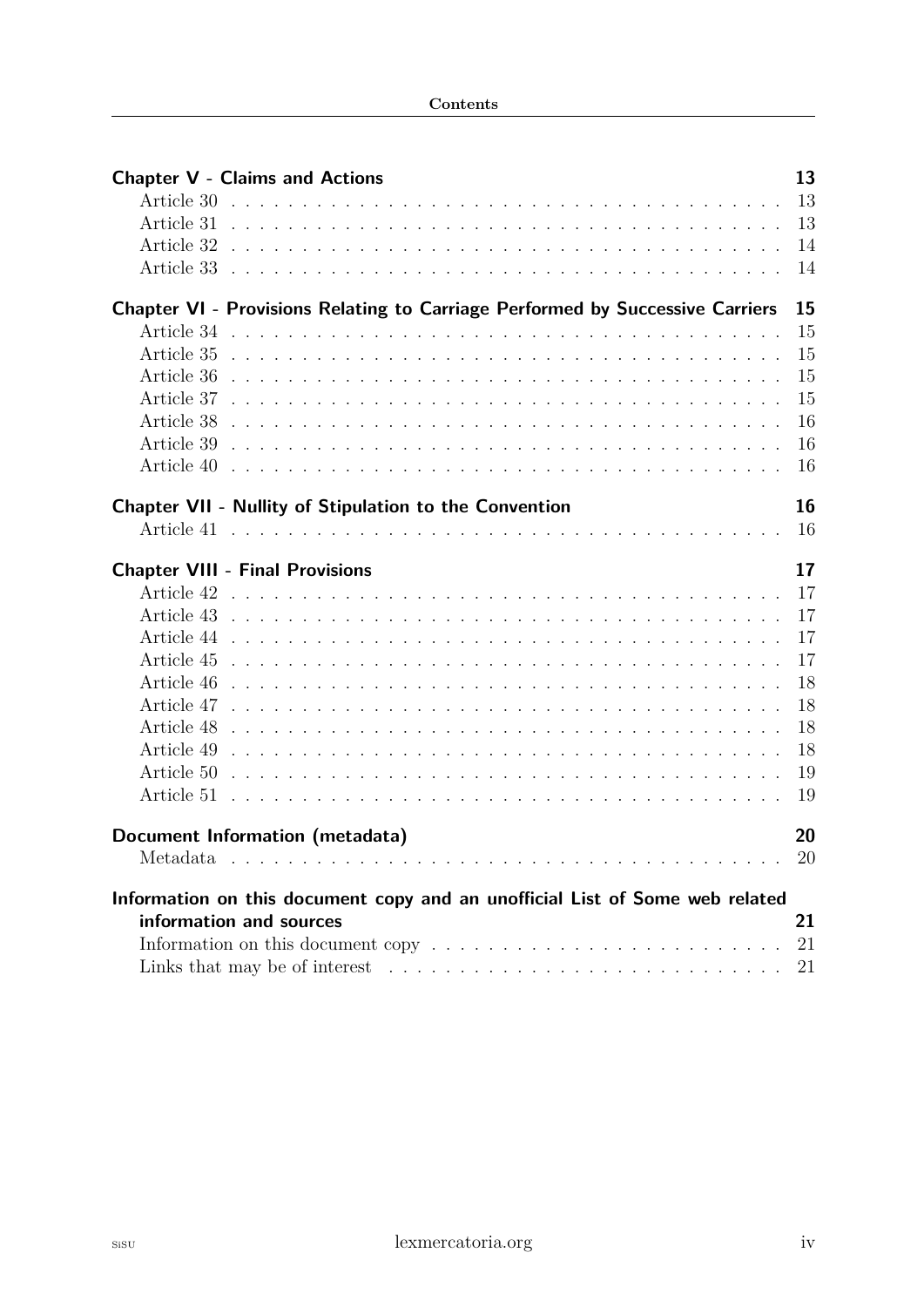# Convention on the Contract for the International Carriage of **Goods by Road (CMR) (1978 - the CMR Convention of Geneva, 19 May 1956 as amended by the CMR Protocol of Geneva, 5 July, 1978)**

# **Preamble** <sup>2</sup>

The Contracting Parties,  $\frac{3}{4}$ 

<span id="page-4-1"></span><span id="page-4-0"></span>Having recognized the desirability of standardizing the conditions governing the contract  $\frac{4}{4}$ for the international carriage of goods by road, particularly with respect to the documents used for such carriage and to the carrier's liability,

Have agreed as follows:  $\frac{5}{5}$ 

# **Chapter 1 - Scope of Application**

**Article 1** 7

<span id="page-4-2"></span>1. This Convention shall apply to every contract for the carriage of goods by road in <sup>8</sup> vehicles for reward, when the place of taking over of the goods and the place designated for delivery, as specified in the contract, are situated in two different countries, of which at least one is a contracting country, irrespective of the place of residence and the nationality of the parties.

<span id="page-4-3"></span>2. For the purpose of this Convention, "vehicles" means motor vehicles, articulated ve- <sup>9</sup> hicles, trailers and semi-trailers as defined in article 4 of the Convention on Road Traffic dated 19 September 1949.

3. This Convention shall apply also where carriage coming within its scope is carried out <sup>10</sup> by States or by governmental institutions or organizations.

4. This Convention shall not apply: 11 (a) To carriage performed under the terms of any international postal convention; <sup>12</sup>

(b) To funeral consignments; 13

(c) To furniture removal.  $14$ 

5. The Contracting Parties agree not to vary any of the provisions of this Convention by <sup>15</sup> special agreements between two or more of them, except to make it inapplicable to their frontier traffic or to authorize the use in transport operations entirely confined to their territory of consignment notes representing a title to the goods.

#### **Article 2** 16

<span id="page-4-4"></span>1. Where the vehicle containing the goods is carried over part of the journey by sea, rail, <sup>17</sup> inland waterways or air, and, except where the provisions of article 14 are applicable, the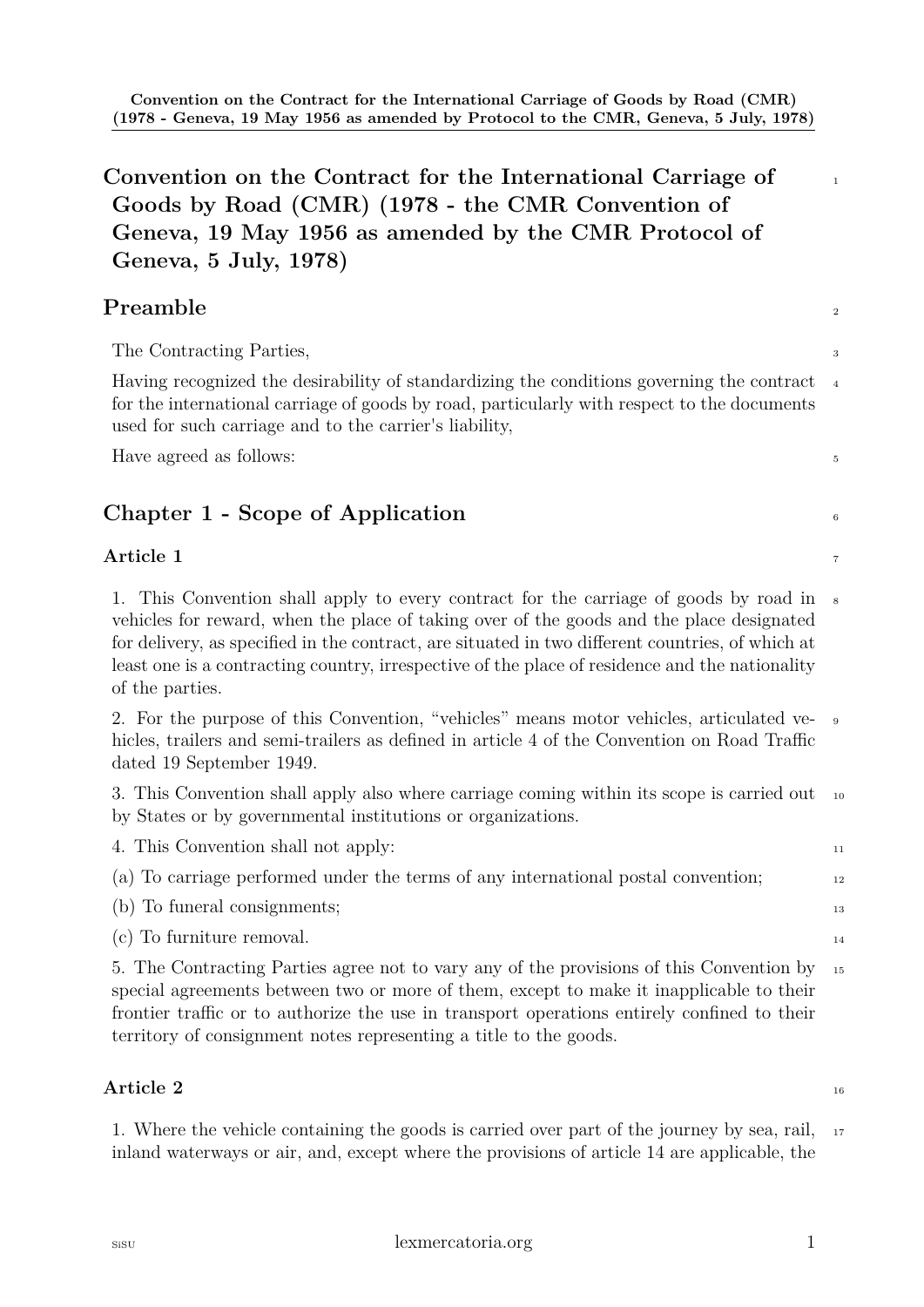goods are not unloaded from the vehicle, this Convention shall nevertheless apply to the whole of the carriage. Provided that to the extent it is proved that any loss, damage or delay in delivery of the goods which occurs during the carriage by the other means of transport was not caused by act or omission of the carrier by road, but by some event which could only occurred in the course of and by reason of the carriage by that other means of transport, the liability of the carrier by road shall be determined not by this convention but in the manner in which the liability of the carrier by the other means of transport would have been determined if a contract for the carriage the goods alone had been made by the sender with the carrier by the other means of transport in accordance with the conditions prescribed by law for the carriage of goods by that means of transport. If, however, there are no such prescribed conditions, the liability of the carrier by road shall be determined by this convention.

2. If the carrier by road is also himself the carrier by the other means of transport, his 18 liability shall also be determined in accordance with the provisions paragraph 1 of this article, but as if, in his capacities as carrier by road and carrier by the other means of transport, he were two separate persons.

# **Chapter II - Persons for whom the Carrier is Responsible** <sup>19</sup>

## **Article 3** <sup>20</sup>

<span id="page-5-0"></span>For the purposes of this Convention the carrier shall be responsible for the acts of omissions  $_{21}$ of his agents and servants and of any other persons of whose services he makes use for the performance of the carriage, when such agents, servants or other persons are acting within the scope of their employment, as if such acts or omissions were his own.

# <span id="page-5-1"></span>**Chapter III - Conclusion and Performance of the Contract of** <sup>22</sup> **Carriage**

#### **Article 4** 23

<span id="page-5-2"></span>The contract of carriage shall be confirmed by the making out of a consignment note.  $_{24}$ The absence, irregularity or loss of the consignment note shall not affect the existence or the validity of the contract of carriage which shall remain subject the provisions of this Convention.

#### <span id="page-5-3"></span>**Article 5** <sup>25</sup>

<span id="page-5-4"></span>1. The consignment note shall be made out in three original copies signed by the sender  $_{26}$ and by the carrier. These signatures may be printed or replaced by the stamps of the sender and the carrier if the law of the country in which the consignment note has been made out so permits. The first copy shall be handed to the sender, the second shall accompany the goods and the third shall be retained by the carrier.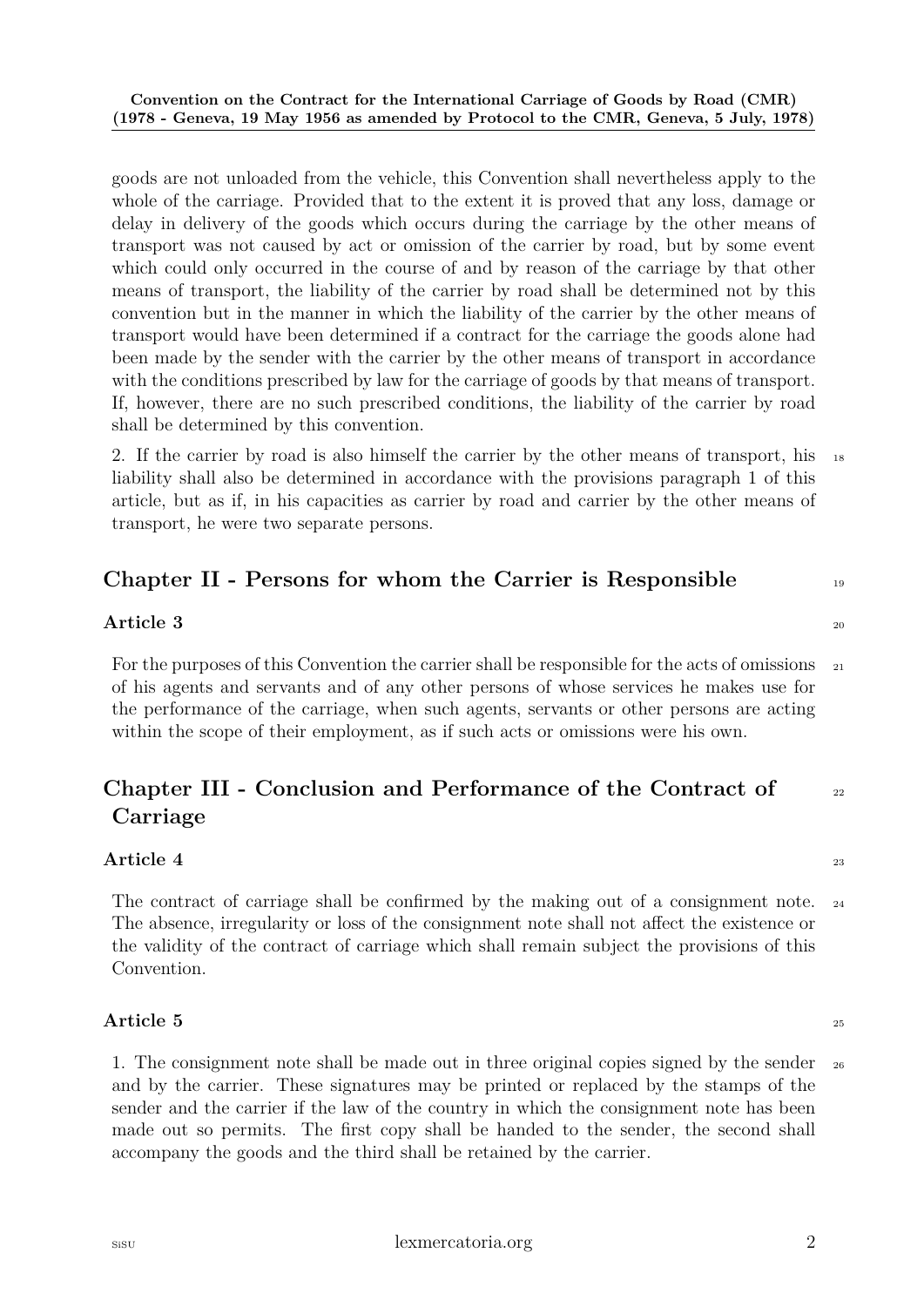2. When the goods which are to be carried have to be loaded in different vehicles, or are 27 of different kinds or are divided into different lots, the sender or the carrier shall have the right to require a separate consignment note to be made out for each vehicle used, or for each kind or lot of goods.

# <span id="page-6-0"></span>**Article 6** <sup>28</sup> 1. The consignment note shall contain the following particulars: <sup>29</sup> (a) The date of the consignment note and the place at which it is made out;  $_{30}$ (b) The name and address of the sender;  $31$ (c) The name and address of the carrier;  $\frac{32}{2}$ (d) The place and the date of taking over of the goods and the place designated for <sup>33</sup> delivery; (e) The name and address of the consignee; <sup>34</sup> (f) The description in common use of the nature of the goods and the method of packing,  $\frac{35}{2}$ and, in the case of dangerous goods, their generally recognized description;  $(g)$  The number of packages and their special marks and numbers;  $\frac{36}{9}$ (h) The gross weight of the goods or their quantity otherwise expressed;  $37$ (i) Charges relating to the carriage (carriage charges, supplementary charges, customs <sup>38</sup> duties and other charges incurred from the making of the contract to the time of delivery); (i) The requisite instructions for Customs and other formalities;  $_{39}$ (k) A statement that the carriage is subject, notwithstanding any clause to the contrary,  $\frac{40}{20}$ to the provisions of this Convention. 2. Where applicable, the consignment note shall also contain the following particu- <sup>41</sup> lars: (a) A statement that trans-shipment is not allowed;  $\frac{42}{42}$ (b) Then charges which the sender undertakes to pay;  $\frac{43}{43}$ (c) The amount of "cash on delivery" charges; <sup>44</sup> (d) A declaration of the value of the goods and the amount representing special interest  $\frac{45}{45}$ in delivery; (e) The sender's instructions to the carrier regarding insurance of the goods; <sup>46</sup> (f) The agreed time limit within which the carriage is to be carried out;  $47$  $(g)$  A list of the documents handed to the carrier. 3. The parties may enter in the consignment note any other particulars which they may <sup>49</sup> deem useful.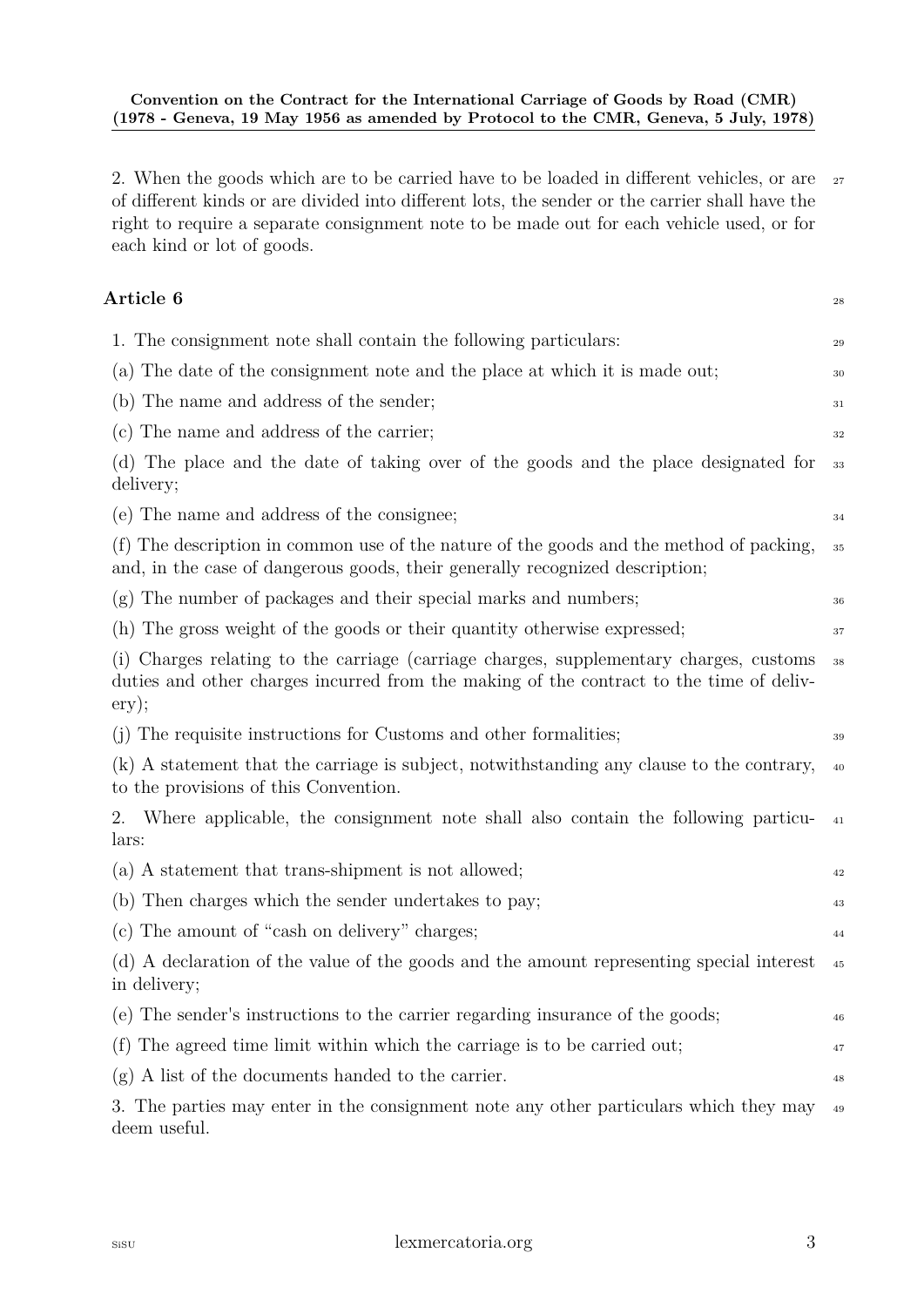**Convention on the Contract for the International Carriage of Goods by Road (CMR) (1978 - Geneva, 19 May 1956 as amended by Protocol to the CMR, Geneva, 5 July, 1978)**

## **Article 7** 50

1. The sender shall be responsible for all expenses, loss and damage sustained by the <sup>51</sup> carrier by reason of the inaccuracy or inadequacy of:

<span id="page-7-0"></span>(a) The particulars specified in article 6, paragraph 1, (b), (d), (e), (f), (g), (h) and  $_{52}$  $(i)$ ;

(b) The particular specified in article 6, paragraph 2;  $\frac{53}{2}$ 

(c) Any other particulars or instructions given by him to enable the consignment note to  $_{54}$ be made out or for the purpose of their being entered therein.

2. If, at the request of the sender, the carrier enters in the consignment note the particulars  $55$ referred to in paragraph 1 of this article, he shall be deemed, unless the contrary is proved, to have done so on behalf of the sender.

3. If the consignment note does not contain the statement specified in article 6, paragraph  $_{56}$ 1 (k), the carrier shall be liable for all expenses, loss and damage sustained through such omission by the person entitled to dispose of the goods.

#### **Article 8** 57

1. On taking over the goods, the carrier shall check:  $\frac{58}{100}$ 

(a) The accuracy of the statements in the consignment note as to the number of packages  $_{59}$ and their marks and numbers, and

<span id="page-7-1"></span>(b) The apparent condition of the goods and their packaging.  $\frac{60}{60}$ 

2. Where the carrier has no reasonable means of checking the accuracy of e statements  $\epsilon_{61}$ referred to in paragraph 1 (a) of this article, he shall enter his reservations in the consignment note together with the grounds on which they are based. He shall likewise specify the grounds for any reservations which he makes with regard to the apparent condition of the goods and their packaging, such reservations shall not bind the sender unless he has expressly agreed to be bound by them in the consignment note.

3. The sender shall be entitled to require the carrier to check the gross weight the goods  $\epsilon_{2}$ or their quantity otherwise expressed. He may also require the contents of the packages to be checked. The carrier shall be entitled to claim the cost of such checking. The result of the checks shall be entered in the consignment note.

# **Article 9** 63

1. The consignment note shall be prima facie evidence of the making of the contract of  $_{64}$ carriage, the conditions of the contract and the receipt of the goods by the carrier.

<span id="page-7-2"></span>2. If the consignment note contains no specific reservations by the carrier, it shall be  $_{65}$ presumed, unless the contrary is proved, that the goods and their packaging appeared to be in good condition when the carrier took them over and that the number of packages, their marks and numbers corresponded with the statements in the consignment note.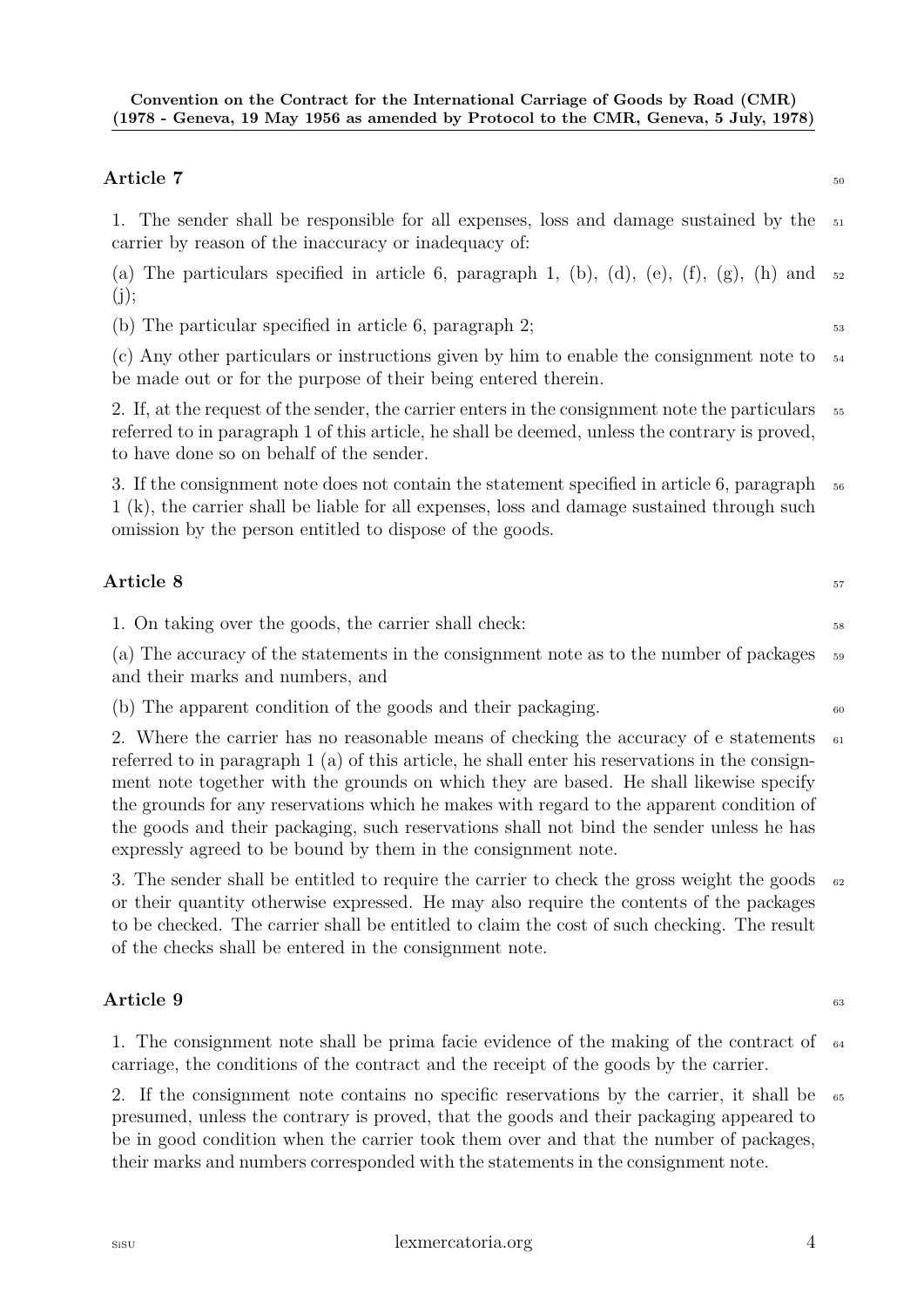## **Article 10** 66

The sender shall be liable to the carrier for damage to persons, equipment or other goods,  $\sigma$ and for any expenses due to defective packing of the goods, unless the defect was apparent or known to the carrier at the time when he took over the goods and he made no reservations concerning it.

## <span id="page-8-0"></span>**Article 11** 68

1. For the purposes of the Customs or other formalities which have to be completed  $\omega$ before delivery of the goods, the sender shall attach the necessary documents to the consignment note or place them at the disposal of the carrier and shall furnish him with all the information which he requires.

<span id="page-8-1"></span>2. The carrier shall not be under any duty to enquire into either the accuracy or the  $\pi_0$ adequacy of such documents and information. The sender shall be liable to the carrier for any damage caused by the absence, inadequacy or irregularity of such documents and information, except in the case of some wrongful act or neglect on the part of the carrier.

3. The liability of the carrier for the consequences arising from the loss or incorrect use of  $\tau_1$ the documents specified in and accompanying the consignment note or deposited with the carrier shall be that of an agent, provided that the compensation payable by the carrier shall not exceed that payable in the event of loss of the goods.

# **Article 12** 72

1. The sender has the right to dispose of the goods, in particular by asking the carrier  $\tau_3$ to stop the goods in transit, to change the place at which delivery is to take place or to deliver the goods to a consignee other than the consignee indicated in the consignment note.

<span id="page-8-2"></span>2. This right shall cease to exist when the second copy of the consignment note is handed  $_{74}$ to the consignee or when the consignee exercises his right under article 13, paragraph 1; from that time onwards the carrier shall obey the orders of the consignee.

3. The consignee shall, however, have the right of disposal from the time when the con- <sup>75</sup> signment note is drawn up, if the sender makes an entry to that effect in the consignment note.

4. If in exercising his right of disposal the consignee has ordered the delivery of the goods  $\tau_6$ to another person, that other person shall not be entitled to name other consignees.

5. The exercise of the right of disposal shall be subject to the following conditions:  $\frac{77}{2}$ 

(a) That the sender or, in the case referred to in paragraph 3 of this article, the consignee  $\tau$ who wishes to exercise the right produces the first copy of the consignment note on which the new instructions to the carrier have been entered and indemnifies the carrier against all expenses, loss and damage involved in carrying out such instructions;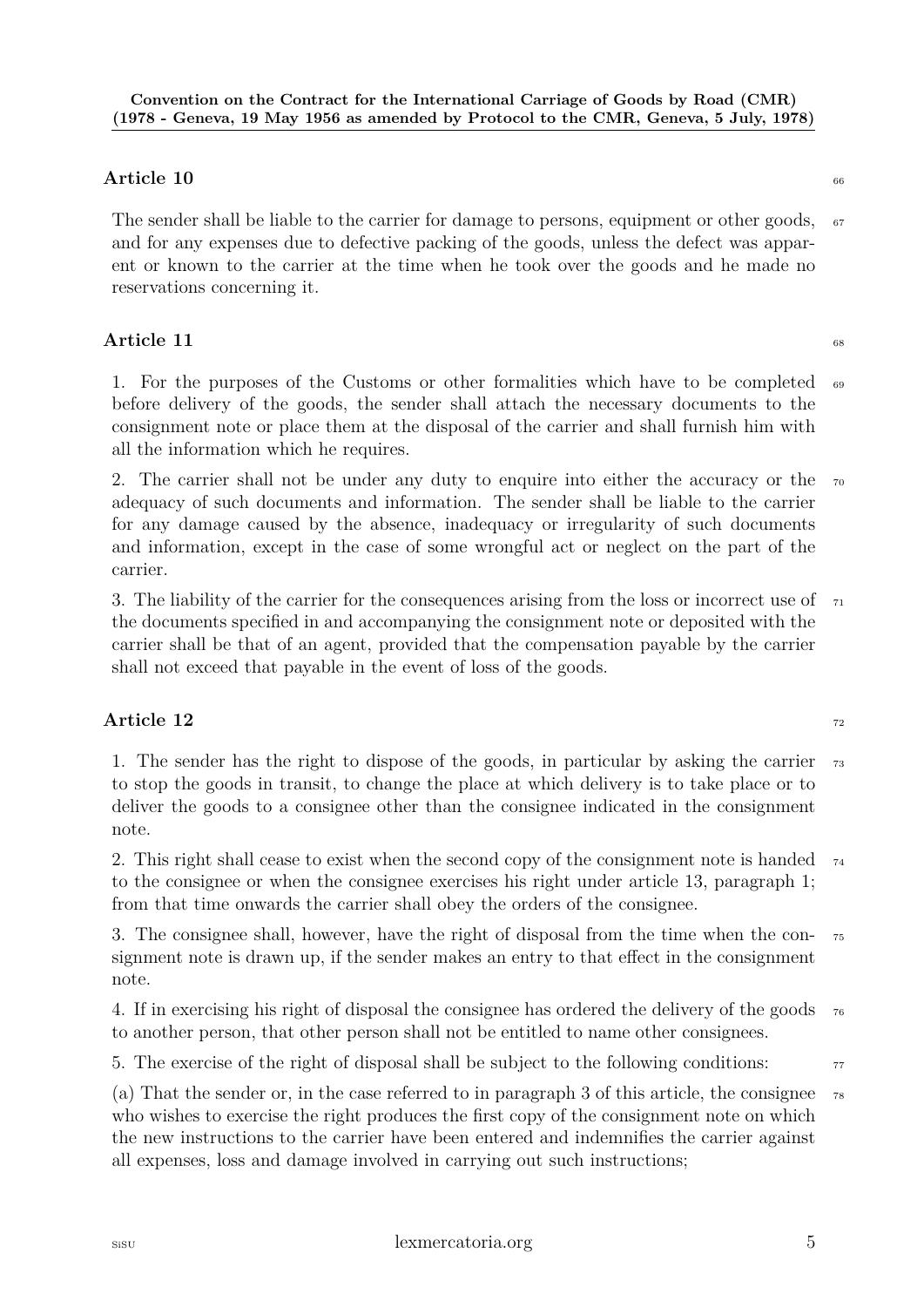(b) That the carrying out of such instructions is possible at the time when the instruc- <sup>79</sup> tions reach the person who is to carry them out and does not either interfere with the normal working of the carriers' undertaking or prejudice the senders or consignees of other consignments;

 $(c)$  That the instructions do not result in a division of the consignment.

6. When, by reason of the provisions of paragraph 5 (b) of this article, the carrier cannot  $\frac{1}{100}$ carry out the instructions which he receives, he shall immediately notify the person who gave him such instructions.

7. A carrier who has not carried out the instructions given under the conditions provided  $\frac{82}{2}$ for in this article or who has carried them out without requiring the first copy of the consignment note to be produced, shall be liable to the person entitled to make a claim for any loss or damage caused thereby.

## **Article 13** 83

<span id="page-9-0"></span>1. After arrival of the goods at the place designated for delivery, the consignee shall be  $\frac{84}{4}$ entitled to require the carrier to deliver to him, against a receipt, the second copy of the consignment note and the goods. If the loss of the goods established or if the goods have not arrived after the expiry of the period provided for in article 19, the consignee shall be entitled to enforce in his own name against the carrier any rights arising from the contract of carriage.

2. The consignee who avails himself of the rights granted to him under paragraph 1 of  $\epsilon$ this article shall pay the charges shown to be due on the consignment note, but in the event of dispute on this matter the carrier shall not be required to deliver the goods unless security has been furnished by the consignee.

# Article 14 86

1. If for any reason it is or becomes impossible to carry out the contract in accordance with  $87$ the terms laid down in the consignment note before the goods reach the place designated for delivery, the carrier shall ask for instructions from the person entitled to dispose of the goods in accordance with the provisions of article 12.

<span id="page-9-1"></span>2. Nevertheless, if circumstances are such as to allow the carriage to be carried out under  $\frac{88}{100}$ conditions differing from those laid down in the consignment note and if the carrier has been unable to obtain instructions in reasonable time the person entitled to dispose of the goods in accordance with the provisions of article 12, he shall take such steps as seem to him to be in the best interests the person entitled to dispose of the goods

# Article 15 and **Article 15**

<span id="page-9-2"></span>1. Where circumstances prevent delivery of the goods after their arrival at the place  $\frac{90}{20}$ designated for delivery, the carrier shall ask the sender for his instructions. If the consignee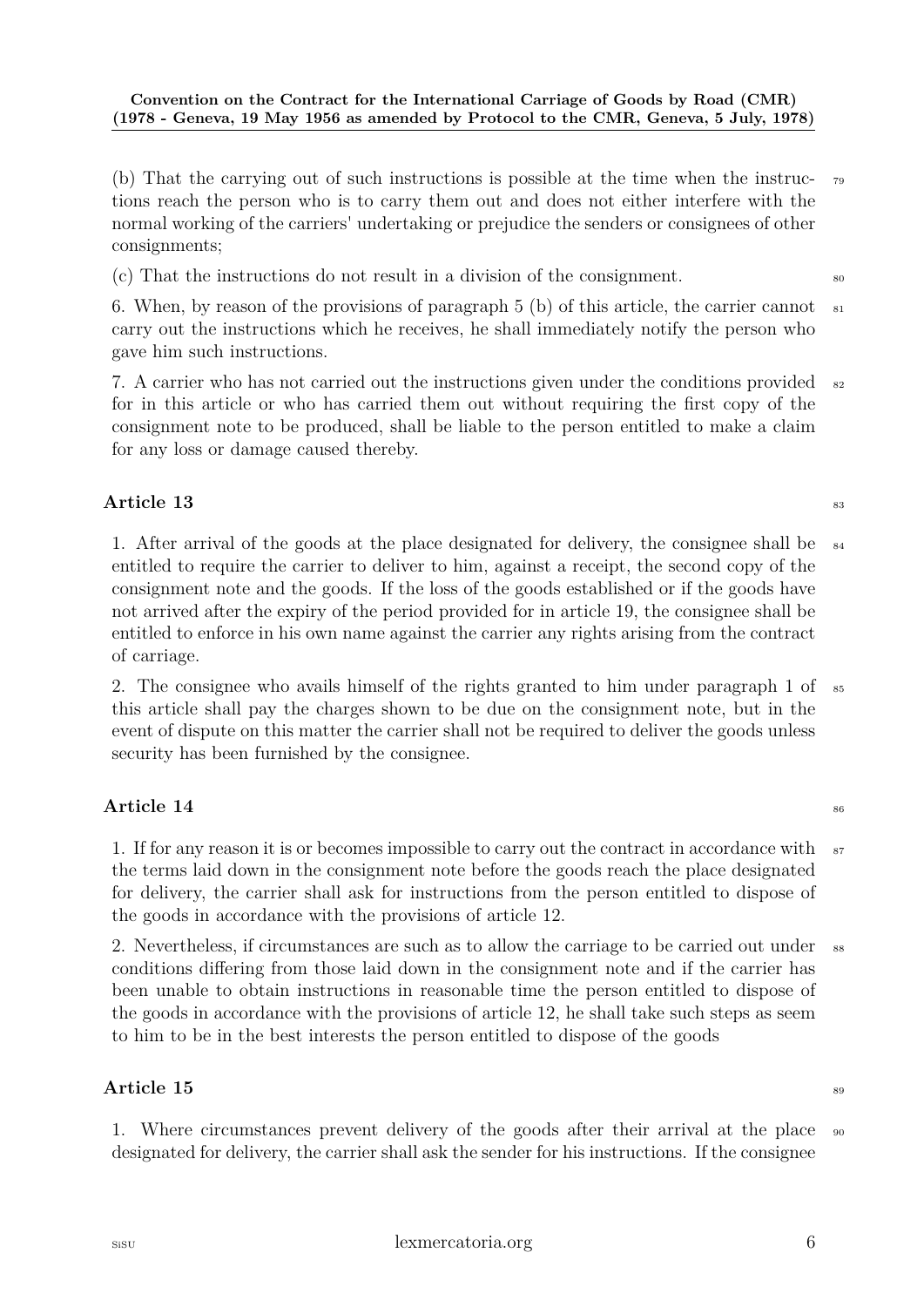refuses the goods the sender shall be entitled to dispose of them without being obliged to produce the first copy of the consignment note.

2. Even if he has refused the goods, the consignee may nevertheless require delivery so  $_{91}$ long as the carrier has not received instructions to the contrary from the sender.

3. When circumstances preventing delivery of the goods arise after the consignee, in  $\frac{92}{2}$ exercise of his rights under article 12, paragraph 3, has given an order for the goods to be delivered to another person, paragraphs 1 and 2 of this article shall apply as if the consignee were the sender and that other person were the consignee.

## **Article 16** 93

1. The carrier shall be entitled to recover the cost of his request for instructions and any <sup>94</sup> expenses entailed in carrying out such instructions, unless such expenses were caused by the wrongful act or neglect of the carrier.

<span id="page-10-0"></span>2. In the cases referred to in article 14, paragraph 1, and in article 15, the carrier may <sup>95</sup> immediately unload the goods for account of the person entitled to dispose of them and thereupon the carriage shall be deemed to be at an end. The carrier shall then hold the goods on behalf of the person so entitled. He may, however, entrust them to a third party, and in that case he shall not be under any liability except for the exercise of reasonable care in the choice of such third party. The charges due under the consignment note and all other expenses shall remain chargeable against the goods.

3. The carrier may sell the goods, without awaiting instructions from the person entitled  $_{96}$ to dispose of them, if the goods are perishable or their condition warrants such a course, or when the storage expenses would be out of proportion to the value of the goods. He may also proceed to the sale of the goods in other cases if after the expiry of a reasonable period he has not received from the person entitled to dispose of the goods instructions to the contrary which he may reasonably be required to carry out.

4. If the goods have been sold pursuant to this article, the proceeds of sale, after deduction  $97$ of the expenses chargeable against the goods, shall be placed at the disposal of the person entitled to dispose of the goods. If these charges exceed the proceeds of sale, the carrier shall be entitled to the difference.

5. The procedure in the case of sale shall be determined by the law or custom of the place <sub>98</sub> where the goods are situated.

# **Chapter IV - Liability of the Carrier Example 2008**

# **Article 17** 100

<span id="page-10-1"></span>1. The carrier shall be liable for the total or partial loss of the goods and for damage <sup>101</sup> thereto occurring between the time when he takes over the goods and the time of delivery, as well as for any delay in delivery.

<span id="page-10-2"></span>2. The carrier shall, however, be relieved of liability if the loss, damage or delay was <sup>102</sup>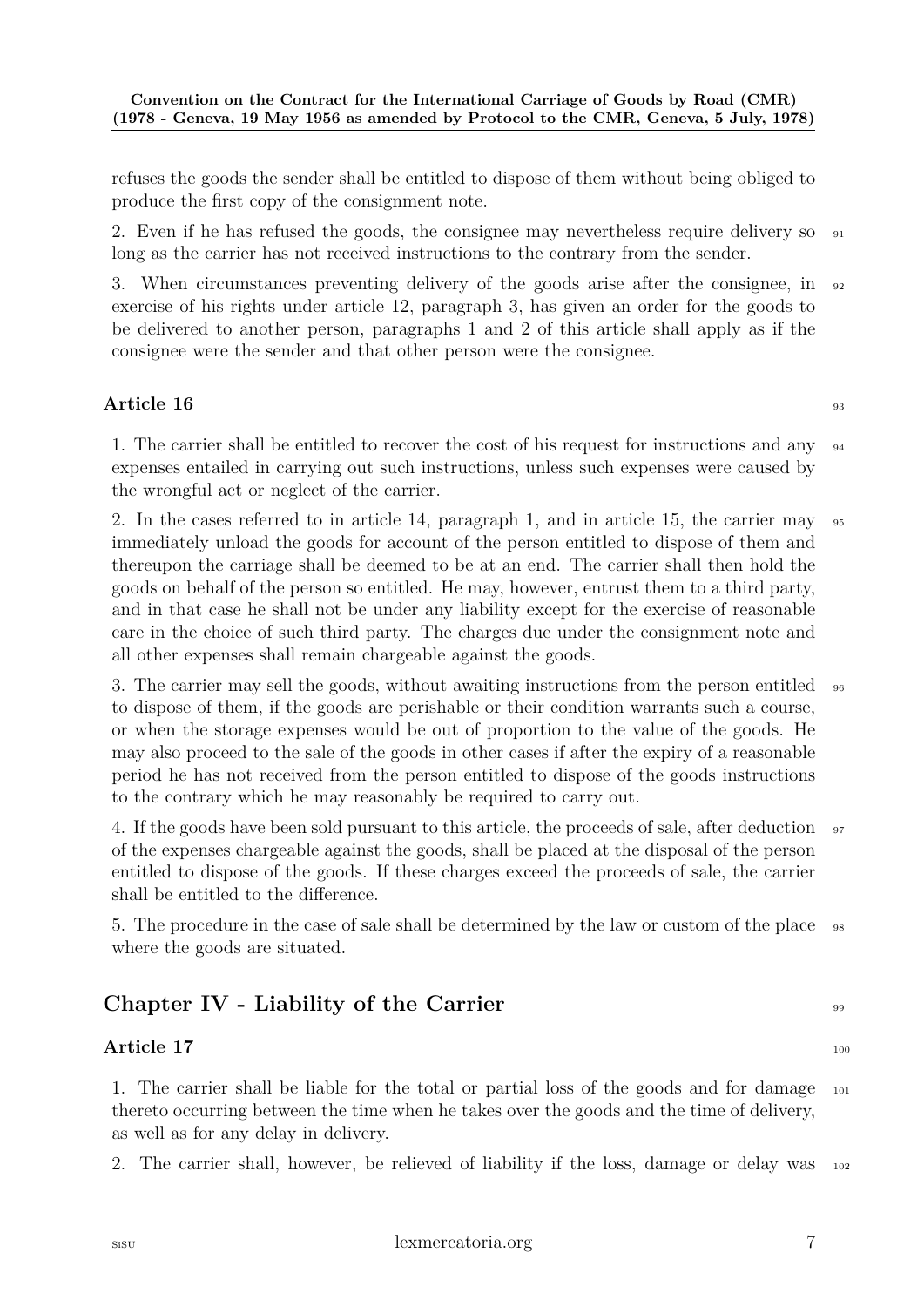caused by the wrongful act or neglect of the claimant, by the instructions of the claimant given otherwise than as the result of a wrongful act or neglect on the part of the carrier, by inherent vice of the goods or through circumstances which the carrier could not avoid and the consequences of which he was unable to prevent.

3. The carrier shall not be relieved of liability by reason of the defective condition of the <sup>103</sup> vehicle used by him in order to perform the carriage, or by reason of the wrongful act or neglect of the person from whom he may have hired the vehicle or of the agents or servants of the latter.

4. Subject to article 18, paragraphs 2 to 5, the carrier shall be relieved of liability when <sup>104</sup> the loss or damage arises from the special risks inherent in one more of the following circumstances:

(a) Use of open unsheeted vehicles, when their use has been expressly agreed and specified  $_{105}$ in the consignment note;

(b) The lack of, or defective condition of packing in the case of goods which, by their <sup>106</sup> nature, are liable to wastage or to be damaged when not packed or when not properly packed;

(c) Handling, loading, stowage or unloading of the goods by the sender, the consignee or  $107$ person acting on behalf of the sender or the consignee;

(d) The nature of certain kinds of goods which particularly exposes them to total or <sup>108</sup> partial loss or to damage, especially through breakage, rust, decay, desiccation, leakage, normal wastage, or the action of moth or vermin;

|  |  | (f) Insufficiency or inadequacy of marks or numbers on the packages; |  |  | 109 |
|--|--|----------------------------------------------------------------------|--|--|-----|
|--|--|----------------------------------------------------------------------|--|--|-----|

 $(g)$  The carriage of livestock. 110

5. Where under this article the carrier is not under any liability in respect some of the <sup>111</sup> factors causing the loss, damage or delay, he shall only be liable the extent that those factors for which he is liable under this article have contributed to the loss, damage or delay.

#### **Article 18** 112

1. The burden of proving that loss, damage or delay was due to one of the specified in  $_{113}$ article 17, paragraph 2, shall rest upon the carrier.

<span id="page-11-0"></span>2. When the carrier establishes that in the circumstances of the case, the loss damage <sup>114</sup> could be attributed to one or more of the special risks referred to in article 17, paragraph 4, it shall be presumed that it was so caused. The claimant shall, however, be entitled to prove that the loss or damage was not, in fact, attributable either wholly or partly to one of these risks.

3. This presumption shall not apply in the circumstances set out in article 17, paragraph 115 4 (a), if there has been an abnormal shortage, or a loss of any package.

4. If the carriage is performed in vehicles specially equipped to protect the goods from the <sup>116</sup>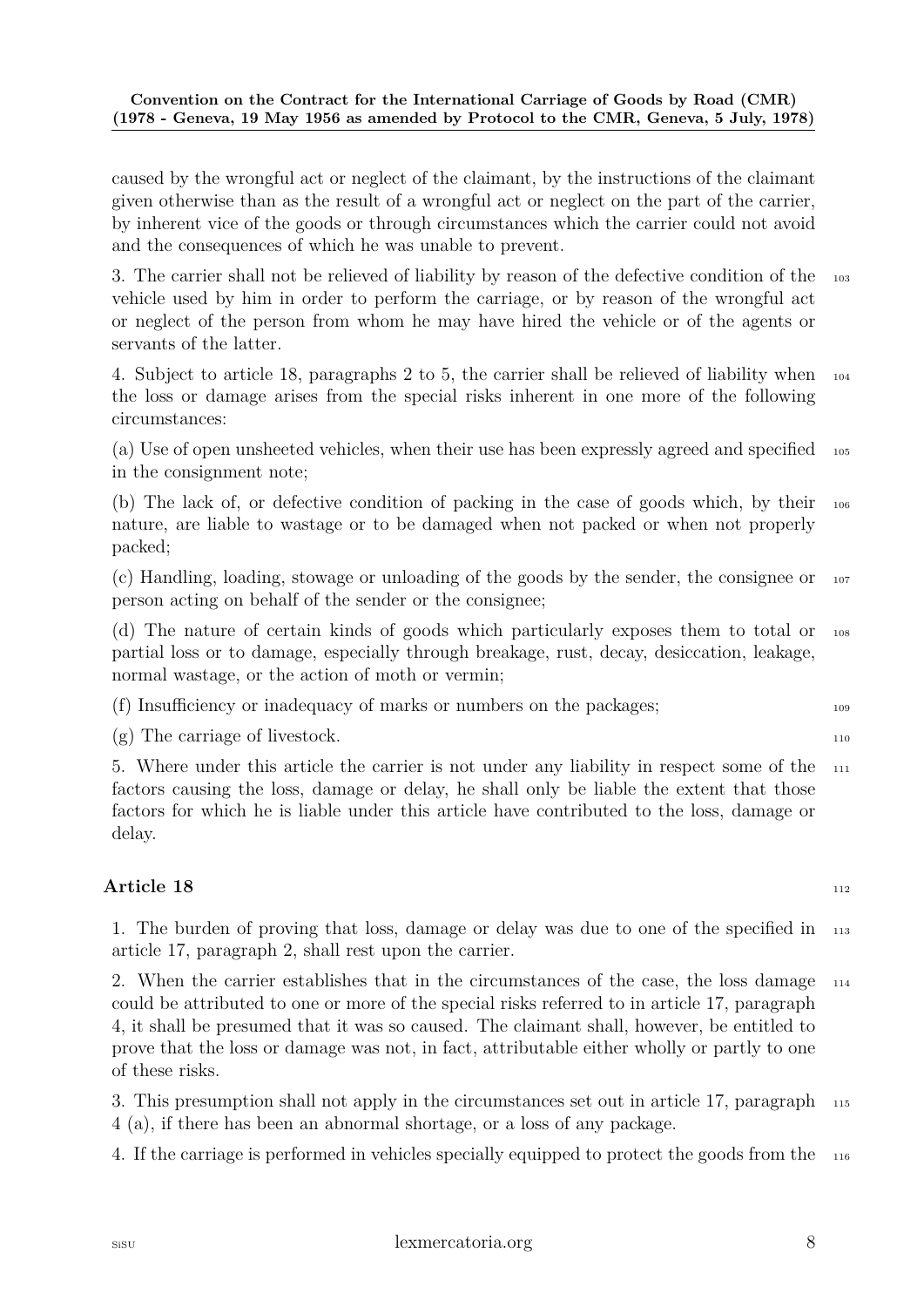effects of heat, cold, variations in temperature or the humidity of the air, the carrier shall not be entitled to claim the benefit of article 17, paragraph 4 (d), unless he proves that all steps incumbent on him in the circumstances with respect to the choice, maintenance and use of such equipment were taken and that he complied with any special instructions issued to him.

5. The carrier shall not be entitled to claim the benefit of article 17, paragraph 4 (f),  $_{117}$ unless he proves that all steps normally incumbent on him in the circumstances were taken and that he complied with any special instructions issued to him.

# **Article 19** 118

<span id="page-12-0"></span>Delay in delivery shall be said to occur when the goods have not been delivered within  $_{119}$ the agreed time-limit or when, failing an agreed time-limit, the actual duration of the carriage having regard to the circumstances of the case, and in particular, in the case of partial loads, the time required for making up a complete load in the normal way, exceeds the time it would be reasonable to allow a diligent carrier.

# **Article 20** 120

1. The fact that goods have not been delivered within thirty days following the expiry <sup>121</sup> of the agreed time-limit, or, if there is no agreed time-limit, within sixty days from the time when the carrier took over the goods, shall be conclusive evidence of the loss of the goods, and the person entitled to make a claim may thereupon treat them as lost.

<span id="page-12-1"></span>2. The person so entitled may, on receipt of compensation for the missing goods, request  $_{122}$ in writing that he shall be notified immediately should the goods be recovered in the course of the year following the payment of compensation. He shall be given a written acknowledgement of such request.

3. Within the thirty days following receipt of such notification, the person entitled as  $_{123}$ aforesaid may require the goods to be delivered to him against payment of the charges shown to be due on the consignment note and also against refund of the compensation he received less any charges included therein but without prejudice to any claims to compensation for delay in delivery under article 23 and where applicable, article 26.

4. In the absence of the request mentioned in paragraph 2 or of any instructions given <sup>124</sup> within the period of thirty days specified in paragraph 3, or if the goods are not recovered until more than one year after the payment of compensation, the carrier shall be entitled to deal with them in accordance with the law place where the goods are situated.

# **Article 21** 125

<span id="page-12-2"></span>Should the goods have been delivered to the consignee without collection of the "cash 126 on delivery" charge which should have been collected by the carrier under terms of the contract of carriage, the carrier shall be liable to the sender for compensation not ex-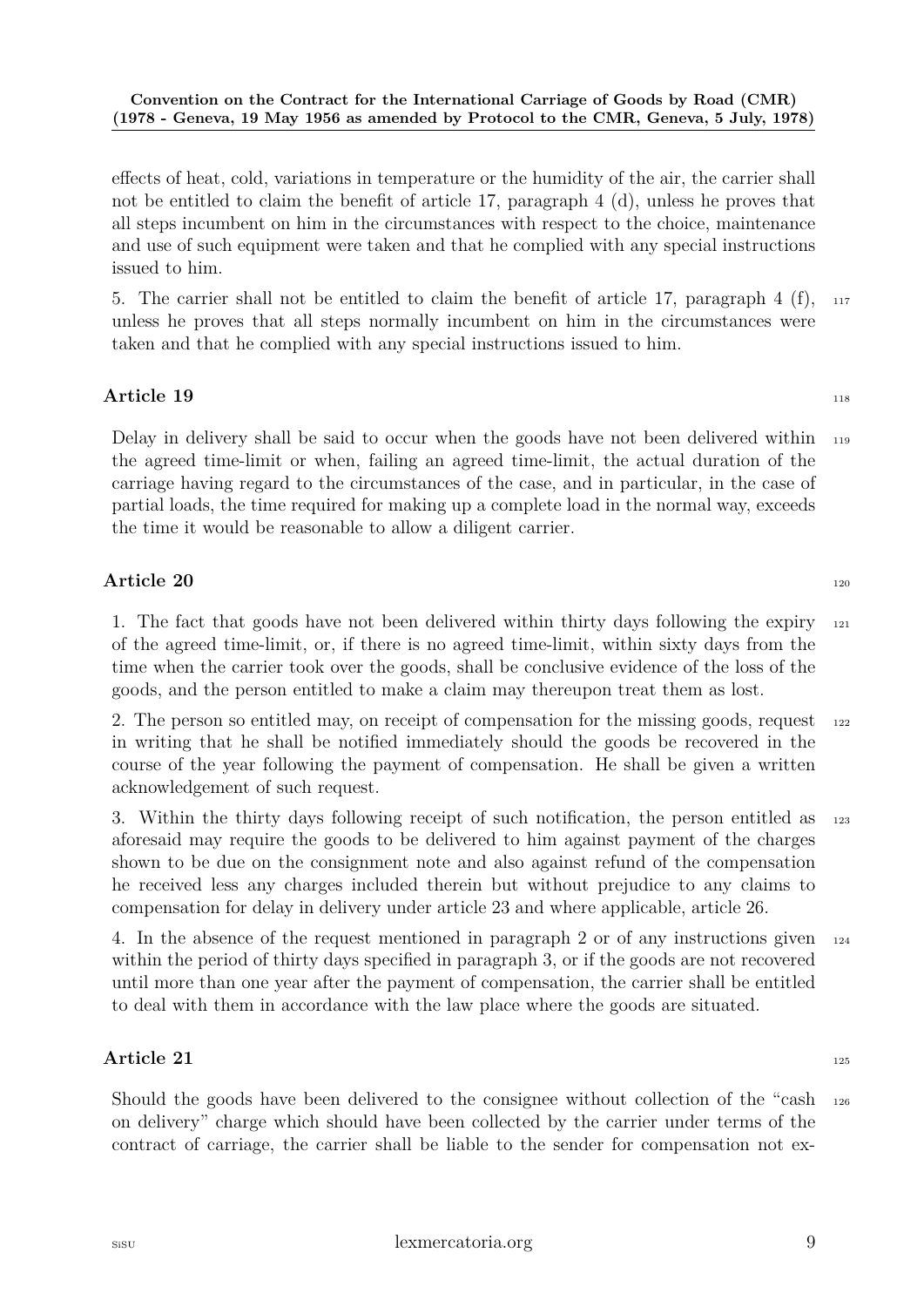ceeding the amount of such charge without prejudice to his right of action against the consignee.

## **Article 22** 127

1. When the sender hands goods of a dangerous nature to the carrier, he shall inform the <sup>128</sup> carrier of the exact nature of the danger and indicate if necessary, precautions to be taken. If this information has not been entered in the consignment note, the burden of proving, by some other means, that the carrier knew the exact nature of the danger constituted by the carriage of the said goods shall rest upon the sender or the consignee.

<span id="page-13-0"></span>2. Goods of a dangerous nature which, in the circumstance referred to in paragraph  $1_{129}$ of this article, the carrier did not know were dangerous, may, at any time or place, be unloaded, destroyed or rendered harmless by the carrier without compensation; further, the sender shall be liable for all expenses, loss or damage arising out of their handing over for carriage or of their carriage.

# **Article 23** 130

1. When, under the provisions of this Convention, a carrier is liable for compensation <sup>131</sup> in respect of total or partial loss of goods, such compensation shall be calculated by reference to the value of the goods at the place and time at which they were accepted for carriage.

<span id="page-13-1"></span>2. The value of the goods shall be fixed according to the commodity exchange price or, if  $_{132}$ there is no such price, according to the current market price or, if there is no commodity exchange price or current market price, by reference to normal value of goods of the same kind and quality.

3. Compensation shall not, however, exceed 8.33 units of account per kilogram of gross <sup>133</sup> weight short.

4. In addition, the carriage charges, Customs duties and other charges incurred in respect <sup>134</sup> of the carriage of the goods shall be refunded in full in case of total loss and in proportion to the loss sustained in case of partial loss, but no further damage shall be payable.

5. In the case of delay if the claimant proves that damage has resulted therefrom the <sup>135</sup> carrier shall pay compensation for such damage not exceeding the carriage charges.

6. Higher compensation may only be claimed where the value of the goods or a special <sup>136</sup> interest in delivery has been declared in accordance with articles 24 and 26.

7. The unit of account mentioned in this Convention is the Special Drawing Right as <sup>137</sup> defined by the International Monetary Fund. The amount mentioned in paragraph 3 of this article shall be converted into the national currency of the State of the Court seized of the case on the basis of the value of that currency on the date of the judgment or the date agreed upon by the Parties. The value of the national currency, in terms of the Special Drawing Right, of a State which is a member of the International Monetary Fund, shall be calculated in accordance with the method of valuation applied by the International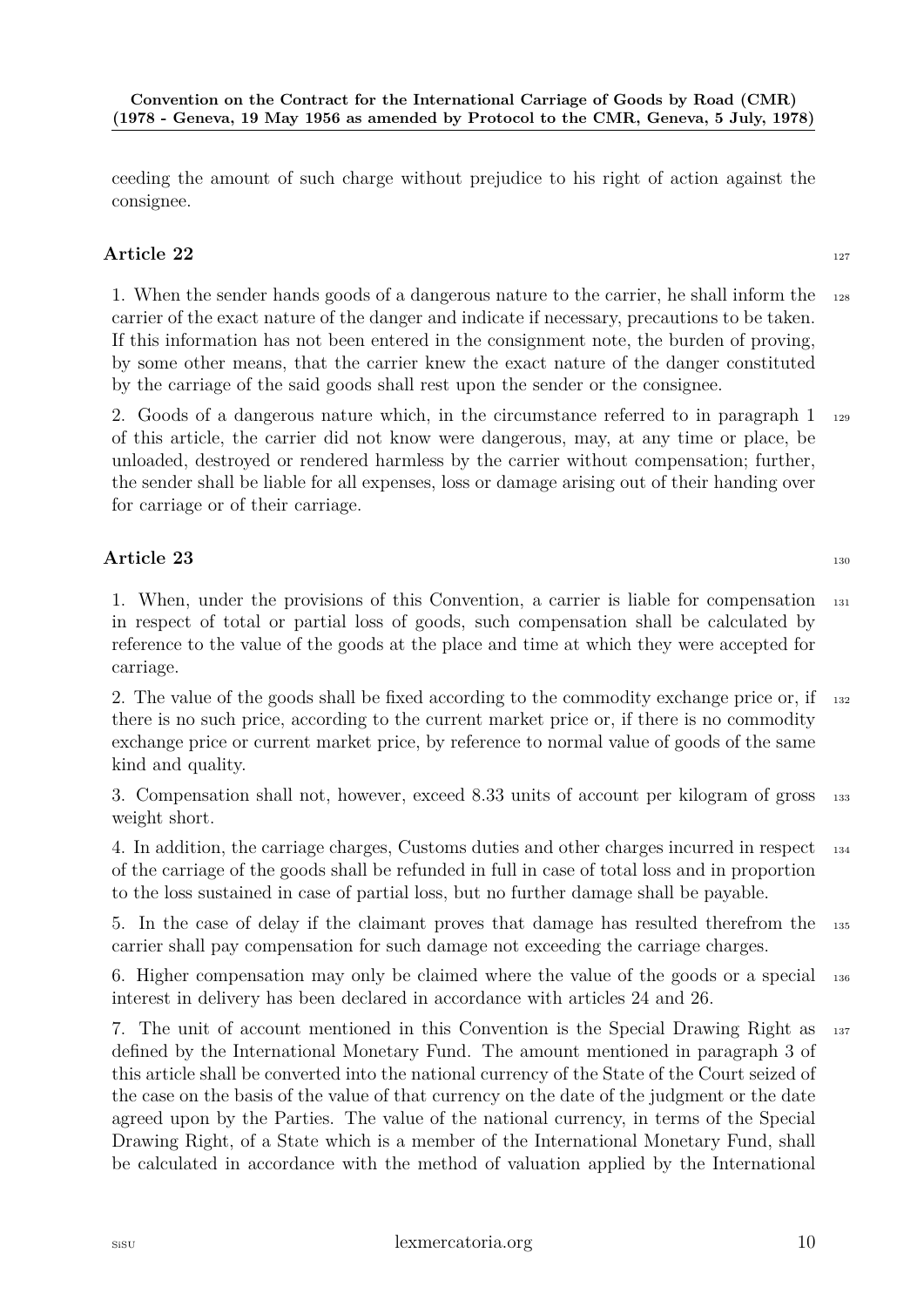Monetary Fund in effect on the date in question for its operations and transactions. The value of the national currency, in terms of the Special Drawing Right, of a State which is not a member of the International Monetary Fund, shall be calculated in a manner determined by the State.

8. Nevertheless, a State which is not a member of the International Monetary Fund and <sup>138</sup> whose law does not permit the application of the provisions of paragraph 7 of this article may, at the time of ratification of or accession to the Protocol to the CMR or at any time thereafter, declare that the limit of liability provided for in paragraph 3 of this article to be applied in its territory shall be 25 monetary units. The monetary unit referred to in this paragraph corresponds to the 10/31 gram of gold of millesimal fineness nine hundred. The conversion shall be made according to the law of the State concerned.

9. The calculation mentioned in the last sentence of paragraph 7 of this article and the <sup>139</sup> conversion mentioned in paragraph 8 of this article shall be made in such a manner as to express in the national currency of the State as far as possible the same real value for the amount in paragraph 3 of this article as is expressed there in units of account. States shall communicate to the Secretary-General of the United Nations the manner of calculation pursuant to paragraph 7 of this article or the result of the conversion in paragraph 8 of this article as the case may be, when depositing an instrument referred to in Article 3 of the Protocol to the CMR and whenever there is a change in either.

## **Article 24** 140

The sender may, against payment of a surcharge to be agreed upon, declare in the consignment note a value for the goods exceeding the limit laid down in article 23, paragraph 3, and in that case the amount of the declared value shall be substituted for that limit.

#### <span id="page-14-0"></span>**Article 25** 142

1. In case of damage, the carrier shall be liable for the amount by which the goods have  $_{143}$ diminished in value, calculated by reference to the value of the goods fixed in accordance with article 23, paragraphs 1, 2 and 4.

<span id="page-14-1"></span>2. The compensation may not, however, exceed: 144

(a) If the whole consignment has been damaged, the amount payable in the case of total <sup>145</sup> loss;

(b) If part only of the consignment has been damaged, the amount payable in the case of <sup>146</sup> loss of the part affected.

#### **Article 26** 147

<span id="page-14-2"></span>1. The sender may, against payment of a surcharge to be agreed upon, fix the amount <sup>148</sup> of a special interest in delivery in the case of loss or damage or of the agreed time-limit being exceeded, by entering such amount in the consignment note.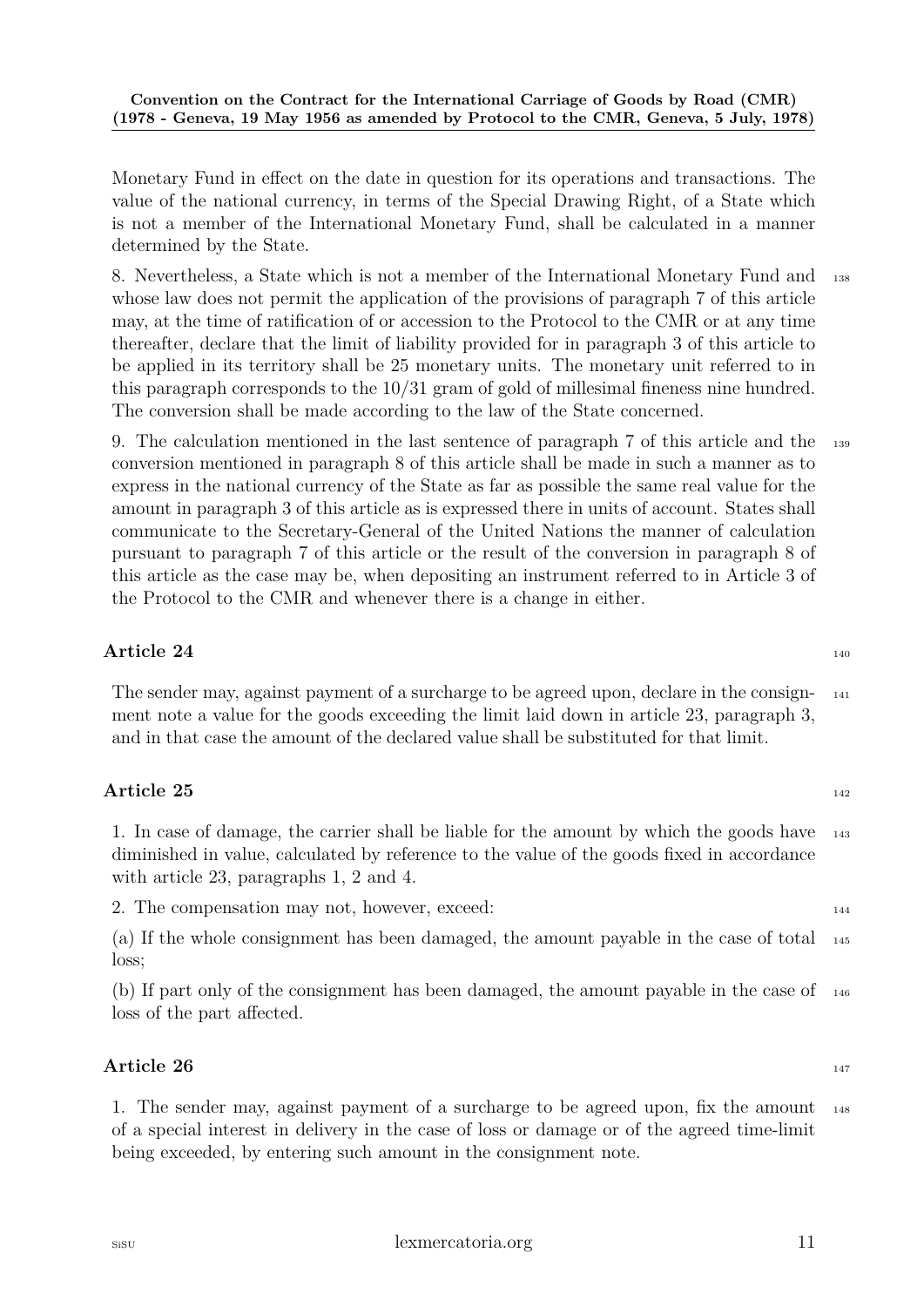2. If a declaration of a special interest in delivery has been made, compensation for the <sup>149</sup> additional loss or damage proved may be claimed, up to the total amount of the interest declared, independently of the compensation provided for in articles 23, 24 and 25.

#### **Article 27** 150

1. The claimant shall be entitled to claim interest on compensation payable. Such interest, <sup>151</sup> calculated at five per centum per annum, shall accrue from the date on which the claim was sent in writing to the carrier or, if no such claim has been made, from the date on which legal proceedings were instituted.

2. When the amounts on which the calculation of the compensation is based are not <sup>152</sup> expressed in the currency of the country in which payment is claimed, conversion shall be at the rate of exchange applicable on the day and at the place of payment of compensation.

#### Article 28

1. In cases where, under the law applicable, loss, damage or delay arising out of carriage <sup>154</sup> under this Convention gives rise to an extra-contractual claim, the carrier may avail himself of the provisions of this Convention which exclude his liability of which fix or limit the compensation due.

2. In cases where the extra-contractual liability for loss, damage or delay of one of the persons for whom the carrier is responsible under the terms of article 3 is in issue, such person may also avail himself of the provisions of this Convention which exclude the liability of the carrier or which fix or limit the compensation due.

#### **Article 29** 156

1. The carrier shall not be entitled to avail himself of the provisions of this chapter which <sup>157</sup> exclude or limit his liability or which shift the burden of proof if the damage was caused by his wilful misconduct or by such default on his part as, in accordance with the law of the court or tribunal seised of the case, is considered as equivalent to wilful misconduct.

2. The same provision shall apply if the wilful misconduct or default is committed by <sup>158</sup> the agents or servants of the carrier or by any other persons of whose services he makes use for the performance of the carriage, when such agents, servants or other persons are acting within the scope of their employment. Furthermore, in such a case such agents, servants or other persons shall not be entitled to avail themselves, with regard to their personal liability, of the provisions of this chapter referred to in paragraph 1.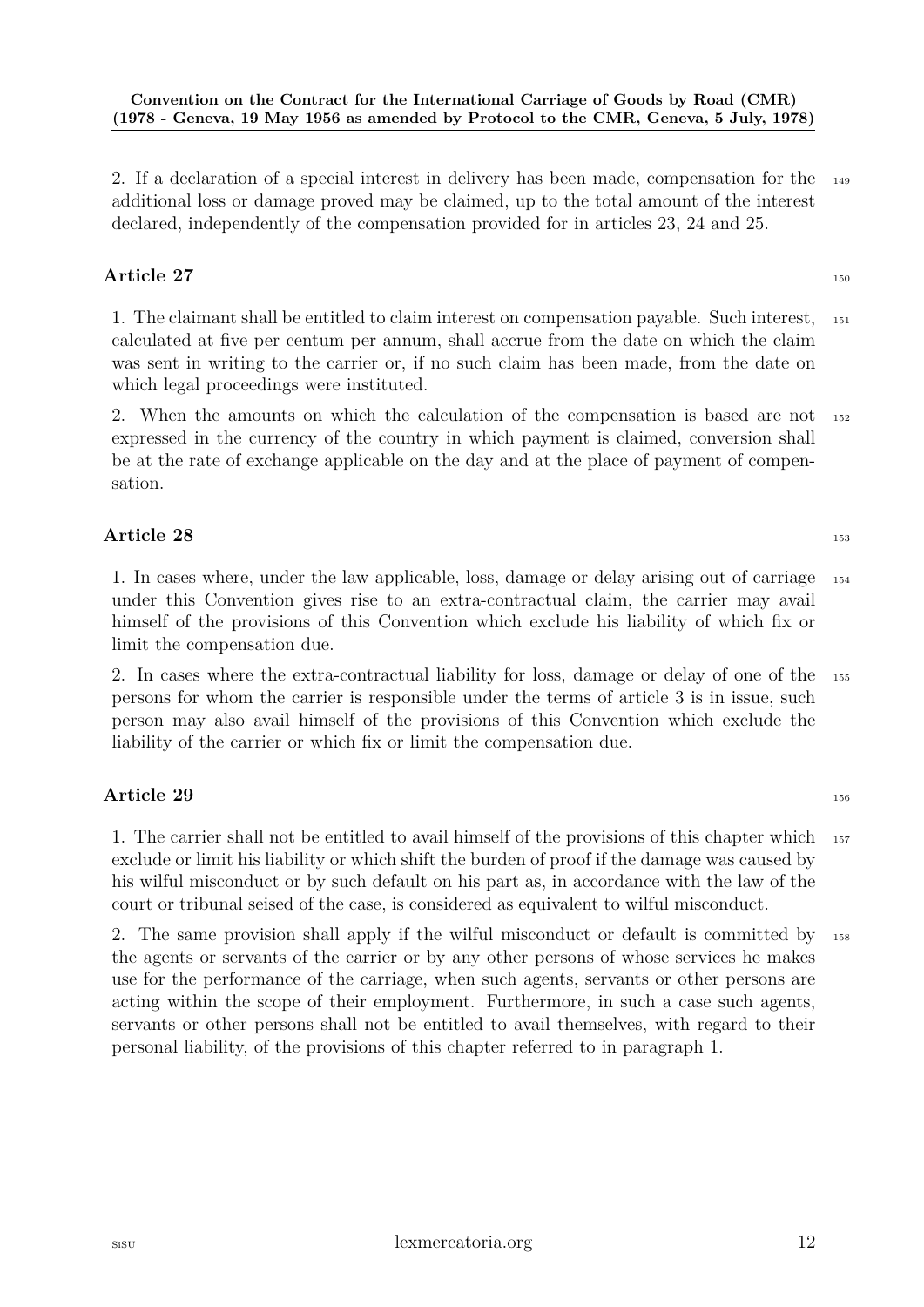# **Chapter V - Claims and Actions**

## **Article 30** 160

<span id="page-16-1"></span><span id="page-16-0"></span>1. If the consignee takes delivery of the goods without duly checking their condition with  $_{161}$ the carrier or without sending him reservations giving a general indication of the loss or damage, not later than the time of delivery in the case of apparent loss or damage and within seven days of delivery, Sundays and public holidays excepted, in the case of loss or damage which is not apparent, the fact of this taking delivery shall be prima facie, evidence that he has received the goods in the condition described in the consignment note. In the case of loss or damage which is not apparent the reservations referred to shall be made in writing.

2. When the condition of the goods has been duly checked by the consignee and the  $_{162}$ carrier, evidence contradicting the result of this checking shall only be admissible in the case of loss or damage which is not apparent and provided that the consignee has duly sent reservations in writing to the carrier within seven days, Sundays and public holidays excepted, from the date of checking.

3. No compensation shall be payable for delay in delivery unless a reservation has been <sup>163</sup> sent in writing to the carrier, within twenty-one days from the time that the goods were placed at the disposal of the consignee.

4. In calculating the time-limits provided for in this article the date of delivery, or the <sup>164</sup> date of checking, or the date when the goods were placed at the disposal of the consignee, as the case may be, shall not be included.

5. The carrier and the consignee shall give each other every reasonable facility for making 165 the requisite investigations and checks.

# **Article 31** 166

1. In legal proceedings arising out of carriage under this Convention, the plaintiff may <sup>167</sup> bring an action in any court or tribunal of a contracting country designated by agreement between the parties and, in addition, in the courts or tribunals of a country within whose territory:

<span id="page-16-2"></span>(a) The defendant is ordinarily resident, or has his principal place of business, or the <sup>168</sup> branch or agency through which the contract of carriage was made, or (b) The place where the goods were taken over by the carrier or the place designated for delivery is situated. 2. Where in respect of a claim referred to in paragraph 1 of this article an action is pending before a court or tribunal competent under that paragraph, or where in respect of such a claim a judgement has been entered by such a court or tribunal no new action shall be started between the same parties on the same grounds unless the judgement of the court or tribunal before which the first action was brought is not enforceable in the country in which the fresh proceedings are brought.

3. When a judgement entered by a court or tribunal of a contracting country in any <sup>169</sup> such action as is referred to in paragraph 1 of this article has become enforceable in that

sisu lexmercatoria.org 13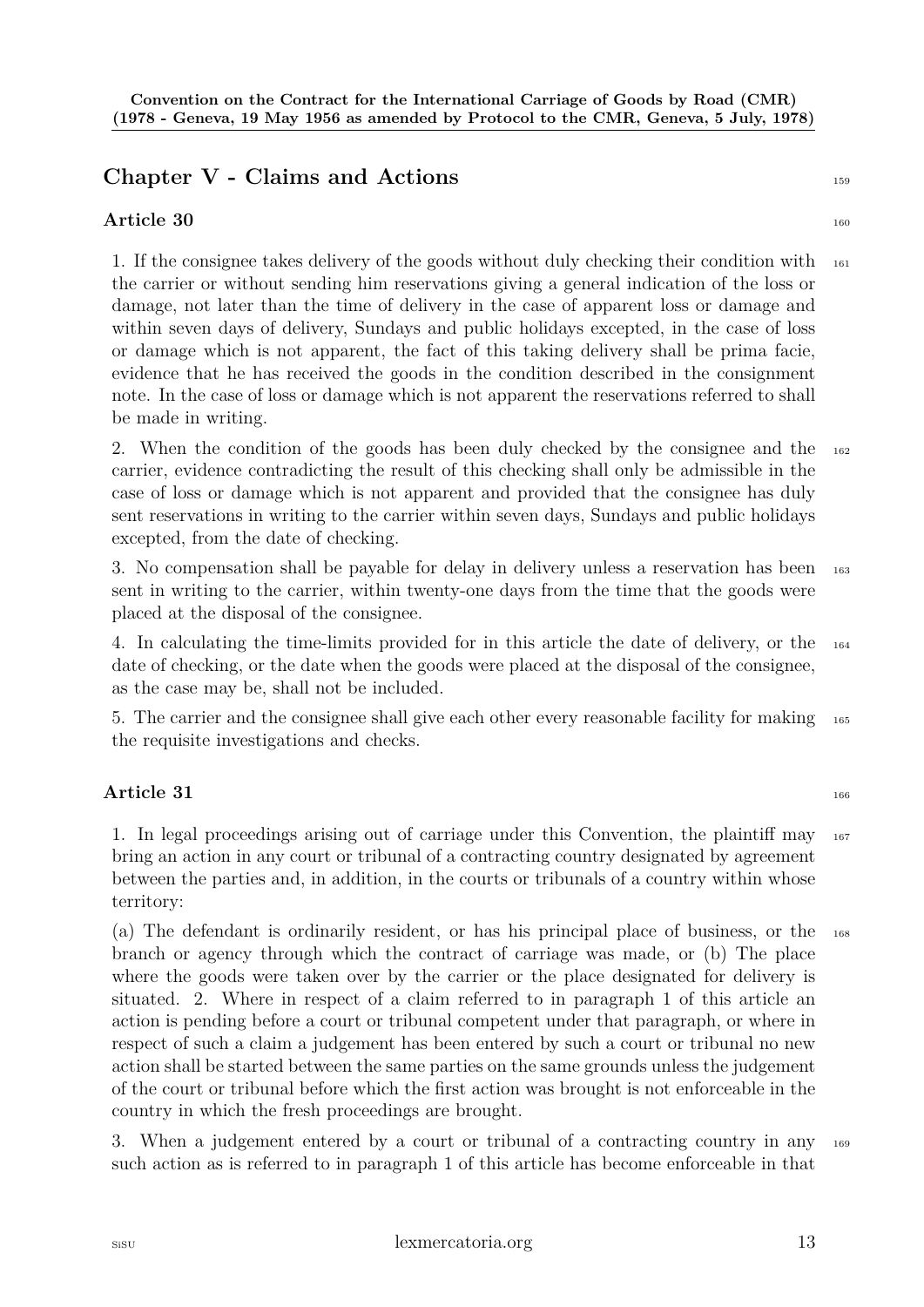country, it shall also become enforceable in each of the other contracting States, as soon as the formalities required in the country concerned have been complied with. These formalities shall not permit the merits of the case to be re-opened.

4. The provisions of paragraph 3 of this article shall apply to judgements after trial, <sup>170</sup> judgements by default and settlements confirmed by an order of the court, but shall not apply to interim judgements or to awards of damages, in addition to costs against a plaintiff who wholly or partly fails in his action.

5. Security for costs shall not be required in proceedings arising out of carriage under  $_{171}$ this Convention from nationals of contracting countries resident or having their place of business in one of those countries.

#### **Article 32** 172

1. The period of limitation for an action arising out of carriage under this Convention <sup>173</sup> shall be one year. Nevertheless, in the case of wilful misconduct, or such default as in accordance with the law of the court or tribunal seised of the case, is considered as equivalent to wilful misconduct, the period of limitation shall be three years. The period of limitation shall begin to run:

<span id="page-17-0"></span>(a) In the case of partial loss, damage or delay in delivery, from the date of delivery; <sup>174</sup>

(b) In the case of total loss, from the thirtieth day after the expiry of the agreed time-limit  $175$ or where there is no agreed time-limit from the sixtieth day from the date on which the goods were taken over by the carrier;

(c) In all other cases, on the expiry of a period of three months after the making of the  $176$ contract of carriage.

The day on which the period of limitation begins to run shall not be included in the 177 period.

2. A written claim shall suspend the period of limitation until such date as the carrier  $_{178}$ rejects the claim by notification in writing and returns the documents attached thereto. If a part of the claim is admitted the period of limitation shall start to run again only in respect of that part of the claim still in dispute. The burden of proof of the receipt of the claim, or of the reply and of the return of the documents, shall rest with the party relying upon these facts. The running of the period of limitation shall not be suspended by further claims having the same object.

3. Subject to the provisions of paragraph 2 above, the extension of the period of limitation  $179$ shall be governed by the law of the court or tribunal seized of the case. That law shall also govern the fresh accrual of rights of action.

4. A right of action which has become barred by lapse of time may not be exercised by <sup>180</sup> way of counterclaim or set-off.

# **Article 33** 181

<span id="page-17-1"></span>The contract of carriage may contain a clause conferring competence on an arbitration 182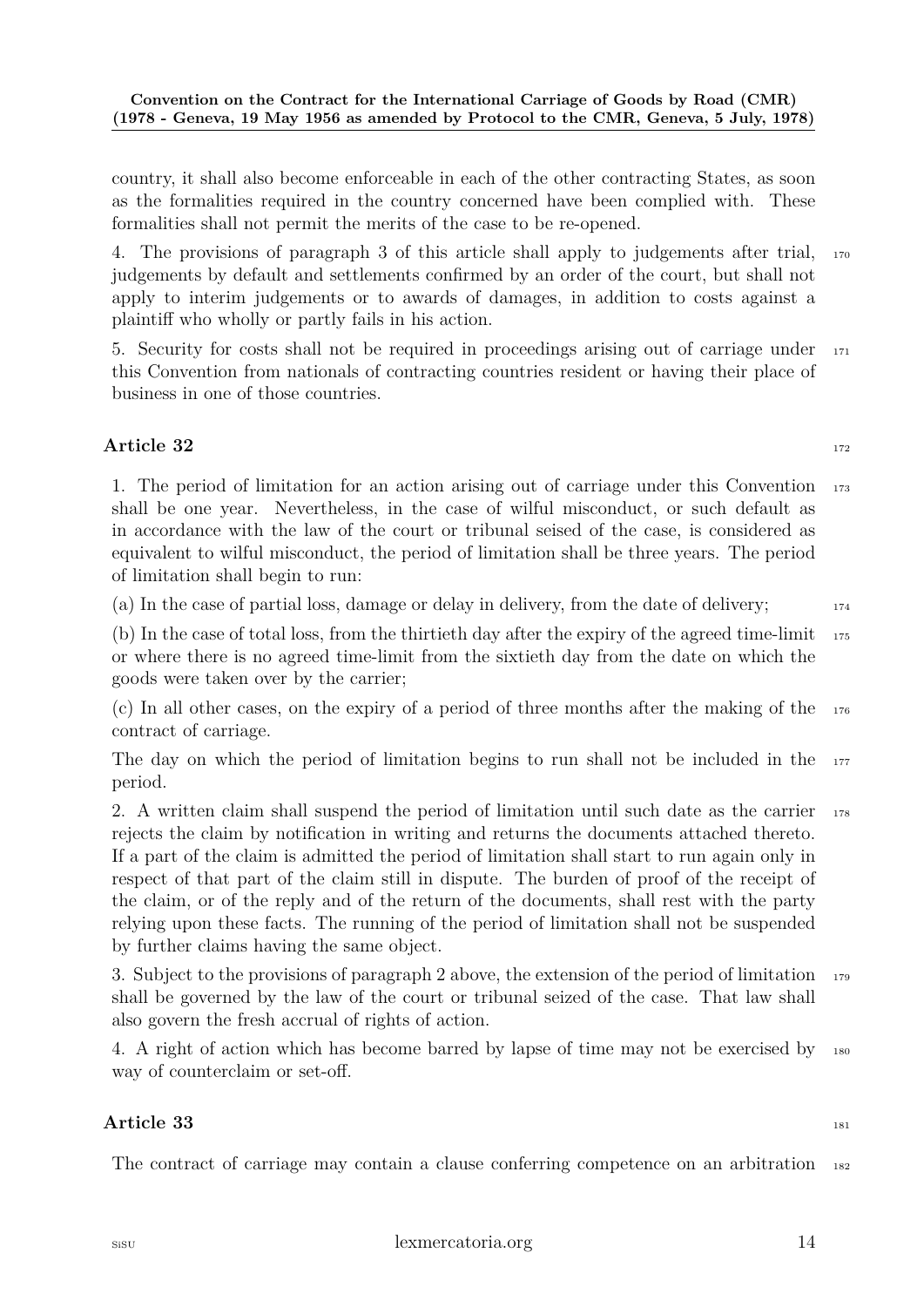**Convention on the Contract for the International Carriage of Goods by Road (CMR) (1978 - Geneva, 19 May 1956 as amended by Protocol to the CMR, Geneva, 5 July, 1978)**

tribunal if the clause conferring competence on the tribunal provides that the tribunal shall apply this Convention.

# **Chapter VI - Provisions Relating to Carriage Performed by** <sup>183</sup> **Successive Carriers**

#### **Article 34** 184

<span id="page-18-1"></span><span id="page-18-0"></span>If carriage governed by a single contract is performed by successive road carriers, each of  $_{185}$ them shall be responsible for the performance of the whole operation, the second carrier and each succeeding carrier becoming a party to the contract of carriage, under the terms of the consignment note, by reason of his acceptance of the goods and the consignment note.

#### **Article 35**

1. A carrier accepting the goods from a previous carrier shall give the latter a dated and <sup>187</sup> signed receipt. He shall enter his name and address on the second copy of the consignment note. Where applicable, he shall enter on the second copy of the consignment note and on the receipt reservations of the kind provided for in article 8, paragraph 2.

<span id="page-18-2"></span>2. The provisions of article 9 shall apply to the relations between successive carriers.

#### Article 36

<span id="page-18-3"></span>Except in the case of a counterclaim or a setoff raised in an action concerning a claim 190 based on the same contract of carriage, legal proceedings in respect of liability for loss, damage or delay may only be brought against the first carrier, the last carrier or the carrier who was performing that portion of the carriage during which the event causing the loss, damage or delay occurred, an action may be brought at the same time against several of these carriers.

#### **Article 37** 191

A carrier who has paid compensation in compliance with the provisions of this Convention, 192 shall be entitled to recover such compensation, together with interest thereon and all costs and expenses incurred by reason of the claim, from the other carriers who have taken part in the carriage, subject to the following provisions:

<span id="page-18-4"></span>(a) The carrier responsible for the loss or damage shall be solely liable for the compensation  $_{193}$ whether paid by himself or by another carrier;

(b) When the loss or damage has been caused by the action of two or more carriers, each of  $_{194}$ them shall pay an amount proportionate to his share of liability; should it be impossible to apportion the liability, each carrier shall be liable in proportion to the share of the payment for the carriage which is due to him;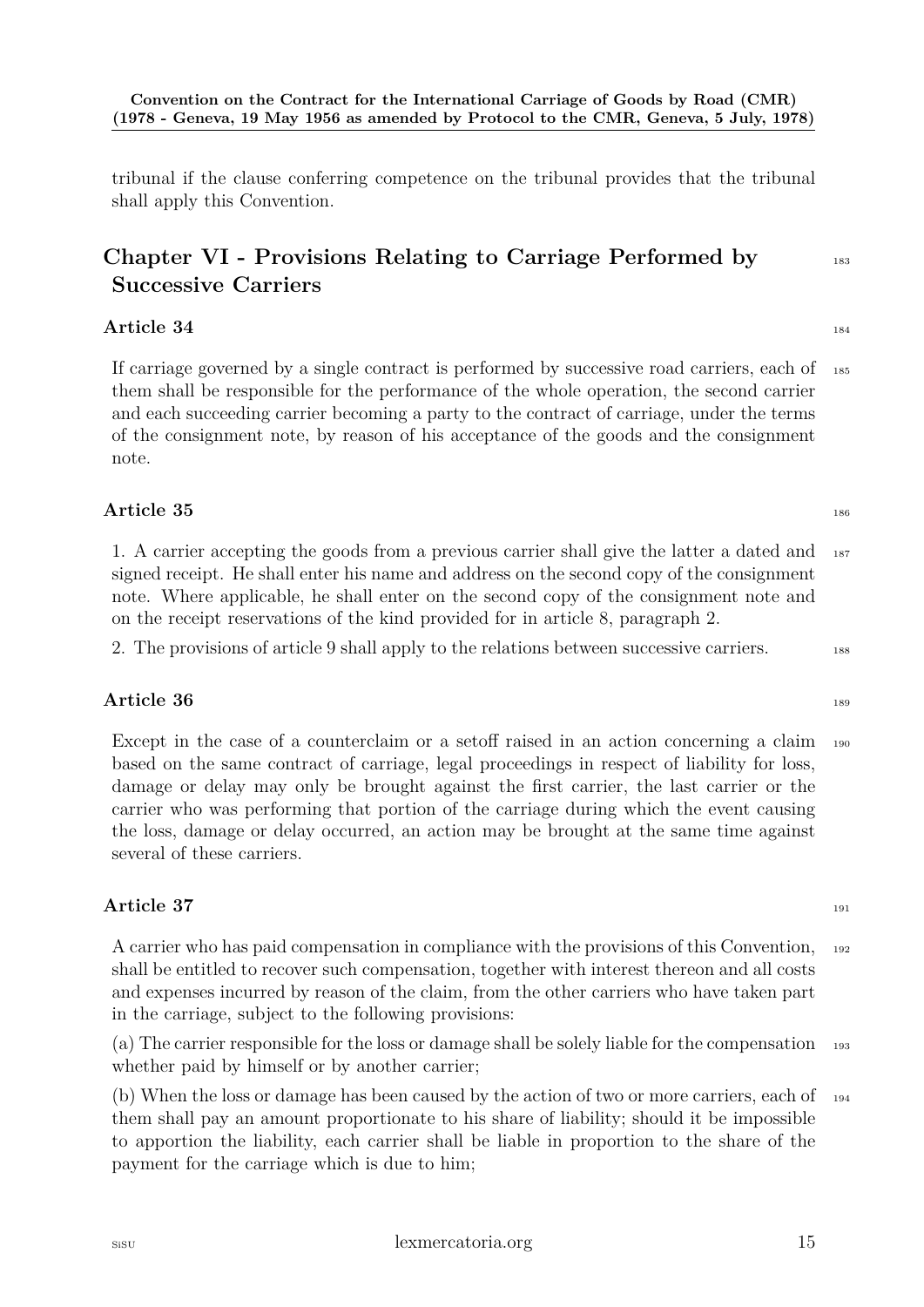(c) If it cannot be ascertained to which carriers liability is attributable for the loss or <sup>195</sup> damage, the amount of the compensation shall be apportioned between all the carriers as laid down in (b) above.

#### **Article 38** 196

If one of the carriers is insolvent, the share of the compensation due from him and unpaid 197 by him shall be divided among the other carriers in proportion to the share of the payment for the carriage due to them.

#### <span id="page-19-0"></span>**Article 39** 198

1. No carrier against whom a claim is made under articles 37 and 38 shall be entitled to <sup>199</sup> dispute the validity of the payment made by the carrier making the claim if the amount of the compensation was determined by judicial authority after the first mentioned carrier had been given due notice of the proceedings and afforded an opportunity of entering an appearance.

<span id="page-19-1"></span>2. A carrier wishing to take proceedings to enforce his right of recovery may make his <sup>200</sup> claim before the competent court or tribunal of the country in which one of the carriers concerned is ordinarily resident, or has his principal place of business or the branch or agency through which the contract of carriage was made. All the carriers concerned may be made defendants in the same action.

3. The provisions of article 31, paragraphs 3 and 4, shall apply to judgements entered in  $_{201}$ the proceedings referred to in articles 37 and 38.

4. The provisions of article 32 shall apply to claims between carriers. The period of <sup>202</sup> limitation shall, however, begin to run either on the date of the final judicial decision fixing the amount of compensation payable under the provisions of this Convention, or, if there is no such judicial decision, from the actual date of payment.

#### **Article 40** 203

Carriers shall be free to agree among themselves on provisions other than those laid down <sup>204</sup> in articles 37 and 38.

# <span id="page-19-2"></span>**Chapter VII - Nullity of Stipulation to the Convention** <sup>205</sup>

#### **Article 41** 206

<span id="page-19-3"></span>1. Subject to the provisions of article 40, any stipulation which would directly or indirectly <sup>207</sup> derogate from the provisions of this Convention shall be null and void. The nullity of such a stipulation shall not involve the nullity of the other provisions of the contract.

<span id="page-19-4"></span>2. In particular, a benefit of insurance in favour of the carrier or any other similar clause, <sup>208</sup> or any clause shifting the burden of proof shall be null and void.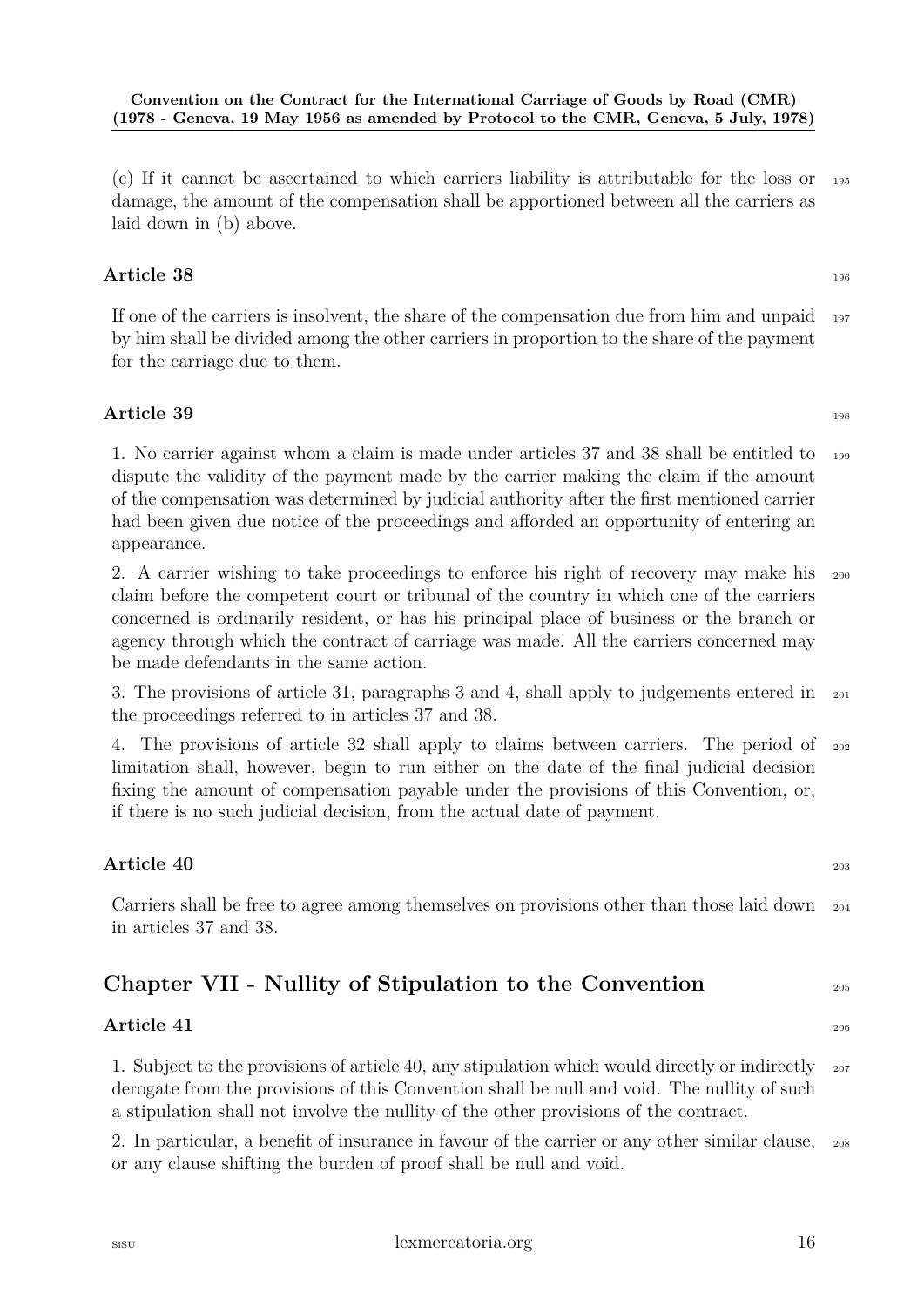# **Chapter VIII - Final Provisions** 209

## **Article 42** 210

<span id="page-20-0"></span>1. This Convention is open for signature or accession by countries members of the Eco- <sup>211</sup> nomic Commission for Europe and countries admitted to the Commission in a consultative capacity under paragraph 8 of the Commission's terms of reference.

<span id="page-20-1"></span>2. Such countries as may participate in certain activities of the Economic Commission <sup>212</sup> for Europe in accordance with paragraph 11 of the Commission's terms of reference may become Contracting Parties to this Convention by acceding thereto after its entry into force.

3. The Convention shall be open for signature until 31 August 1956 inclusive. Thereafter, <sup>213</sup> it shall be open for accession.

4. This Convention shall be ratified. <sup>214</sup>

5. Ratification or accession shall be effected by the deposit of an instrument with the <sup>215</sup> Secretary-General of the United Nations.

#### **Article 43** 216

1. This Convention shall come into force on the ninetieth day after five of the countries <sup>217</sup> referred to in article 42, paragraph 1, have deposited their instruments of ratification or accession.

<span id="page-20-2"></span>2. For any country ratifying or acceding to it after five countries have deposited their <sub>218</sub> instruments of ratification of accession, this Convention shall enter into force on the ninetieth day after the said country has deposited its instrument of ratification or accession.

# **Article 44** 219

1. Any Contracting Party may denounce this Convention by so notifying the Secretary- <sup>220</sup> General of the United Nations.

<span id="page-20-3"></span>2. Denunciation shall take effect twelve months after the date of receipt by the Secretary-General of the notification of denunciation.

# **Article 45** 222

<span id="page-20-4"></span>If, after the entry into force of this Convention, the number of Contracting Parties is  $_{223}$ reduced, as a result of denunciations, to less than five, the Convention shall cease to be in force from the date in which the last of such denunciations takes effect.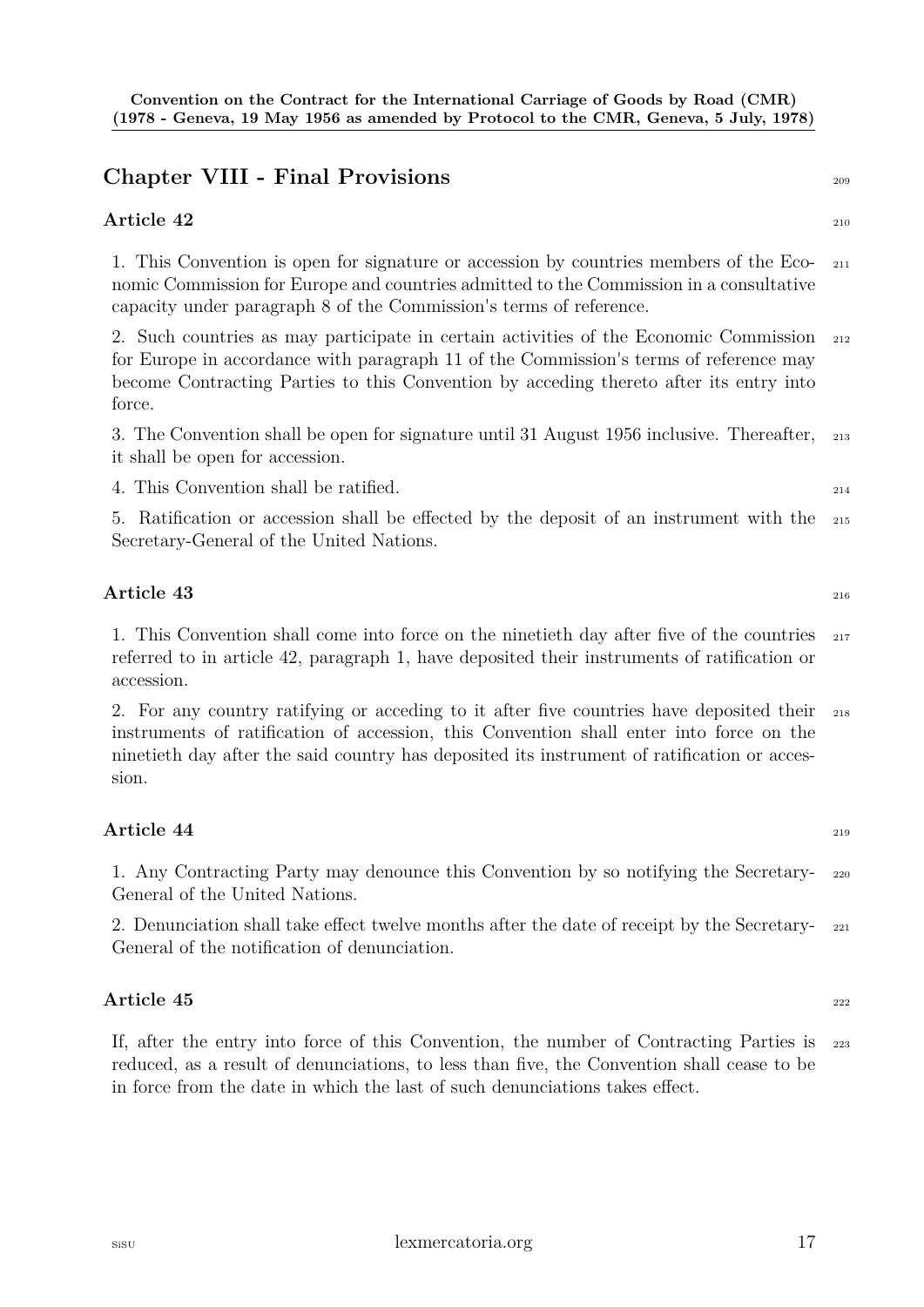## **Article 46** 224

<span id="page-21-0"></span>1. Any country may, at the time of depositing its instrument of ratification or accession <sup>225</sup> or at any time thereafter, declare by notification addressed to the Secretary-General of the United Nations that this Convention shall extend to all or any of the territories for the international relations of which it is responsible. The Convention shall extend to the territory or territories named in the notification as from the ninetieth day after its receipt by the Secretary-General or, if on that day the Convention has not yet entered into force, at the time of its entry into force.

2. Any country which has made a declaration under the preceding paragraph extending  $_{226}$ this Convention to any territory for whose international relations it is responsible may denounce the Convention separately in respect of that territory in accordance with the provisions of article 44.

## **Article 47** 227

Any dispute between two or more Contracting Parties relating to the interpretation or 228 application of this Convention, which the parties are unable to settle by negotiation or other means may, at the request of any one of the Contracting Parties concerned, be referred for settlement to the International Court of Justice

## <span id="page-21-1"></span>**Article 48** 229

1. Each Contracting Party may, at the time of signing, ratifying, or acceding to, this Con- <sup>230</sup> vention, declare that it does not consider itself as bound by article 47 of the Convention. Other Contracting Parties shall not be bound by article 47 in respect of any Contracting Party which has entered such a reservation.

<span id="page-21-2"></span>2. Any Contracting Party having entered a reservation as provided for in paragraph 1 may <sup>231</sup> at any time withdraw such reservation by notifying the Secretary-General of the United Nations.

3. No other reservation to this Convention shall be permitted.

#### Article 49 233

<span id="page-21-3"></span>1. After this Convention has been in force for three years, any Contracting Party may, <sup>234</sup> by notification to the Secretary-General of the United Nations, request that a conference be convened for the purpose of reviewing the Convention. The Secretary-General shall notify all Contracting Parties of the request and a review conference shall be convened by the Secretary-General if, within a period of four months following the date of notification by the Secretary General, not less than one-fourth of the Contracting Parties notify him of their concurrence with the request.

2. If a conference is convened in accordance with the preceding paragraph, the Secretary- <sup>235</sup>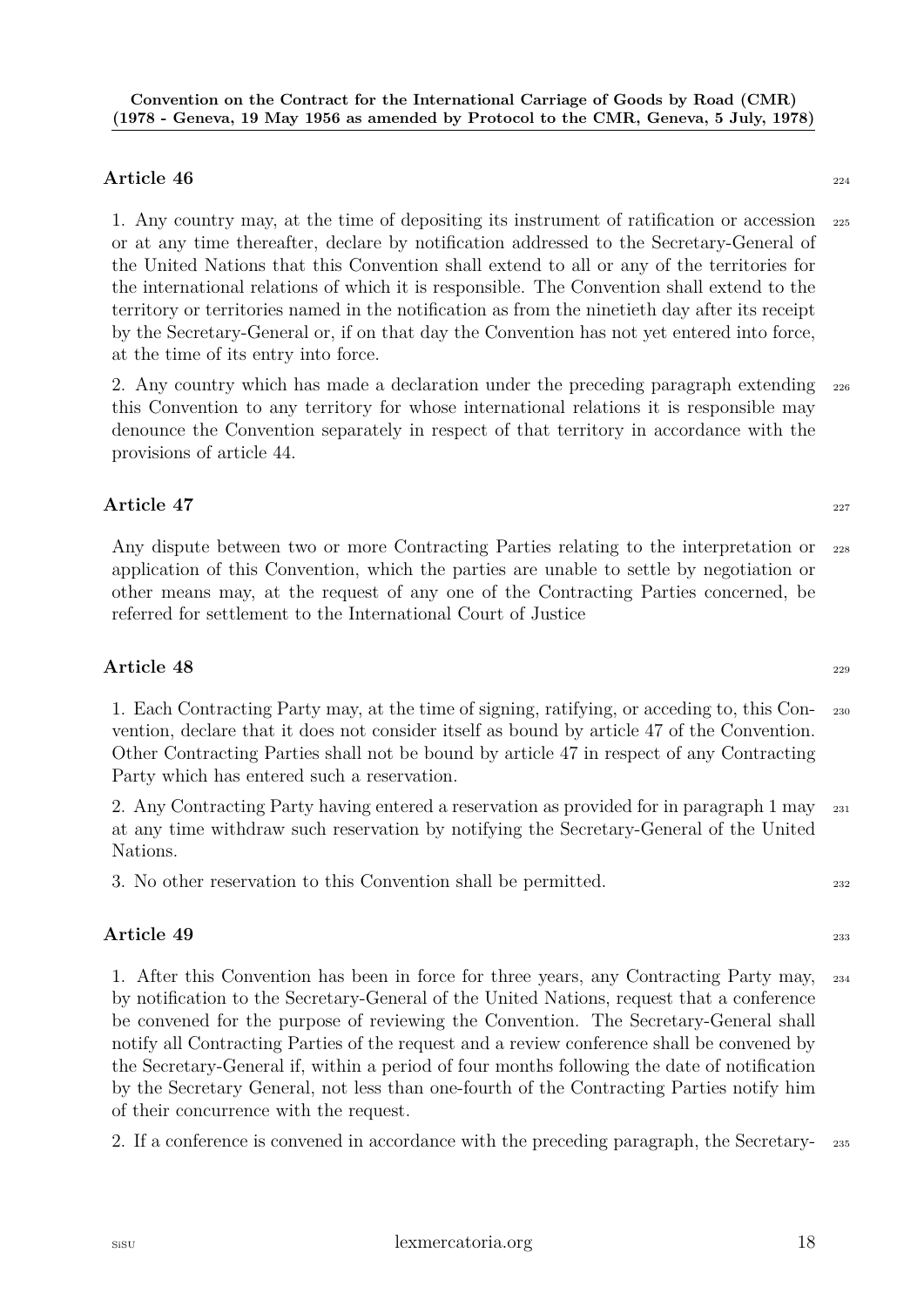General shall notify all the Contracting Parties and invite them to submit within a period of three months such proposals as they may wish the Conference to consider. The Secretary-General shall circulate to all Contracting Parties the provisional agenda for the conference together with the texts of such proposals at least three months before the date on which the conference is to meet.

3. The Secretary-General shall invite to any conference convened in accordance with <sup>236</sup> this article all countries referred to in article 42, paragraph 1, and countries which have become Contracting Parties under article 42, paragraph 2.

## **Article 50** 237

In addition to the notifications provided for in article 49, the Secretary-General of the 238 United Nations shall notify the countries referred to in article 42, paragraph 1, and the countries which have become Contracting Parties under article 42, paragraph 2, of:

<span id="page-22-0"></span>

| (a) Ratification and accessions under article 42;                                                 | 239 |
|---------------------------------------------------------------------------------------------------|-----|
| (b) The dates of entry into force of this Convention in accordance with article 43;               | 240 |
| (c) Denunciations under article 44;                                                               | 241 |
| (d) The termination of this Convention in accordance with article 45;                             | 242 |
| (e) Notifications received in accordance with article $46$ ;                                      | 243 |
| (f) Declarations and notifications received in accordance with article 48, paragraphs 1 and<br>2. | 244 |

# **Article 51** 245

<span id="page-22-1"></span>After 31 August 1956, the original of this Convention shall be deposited with the <sup>246</sup> Secretary-general of the United Nations, who shall transmit certified true copies to each of the countries mentioned in article 42, paragraphs 1 and 2.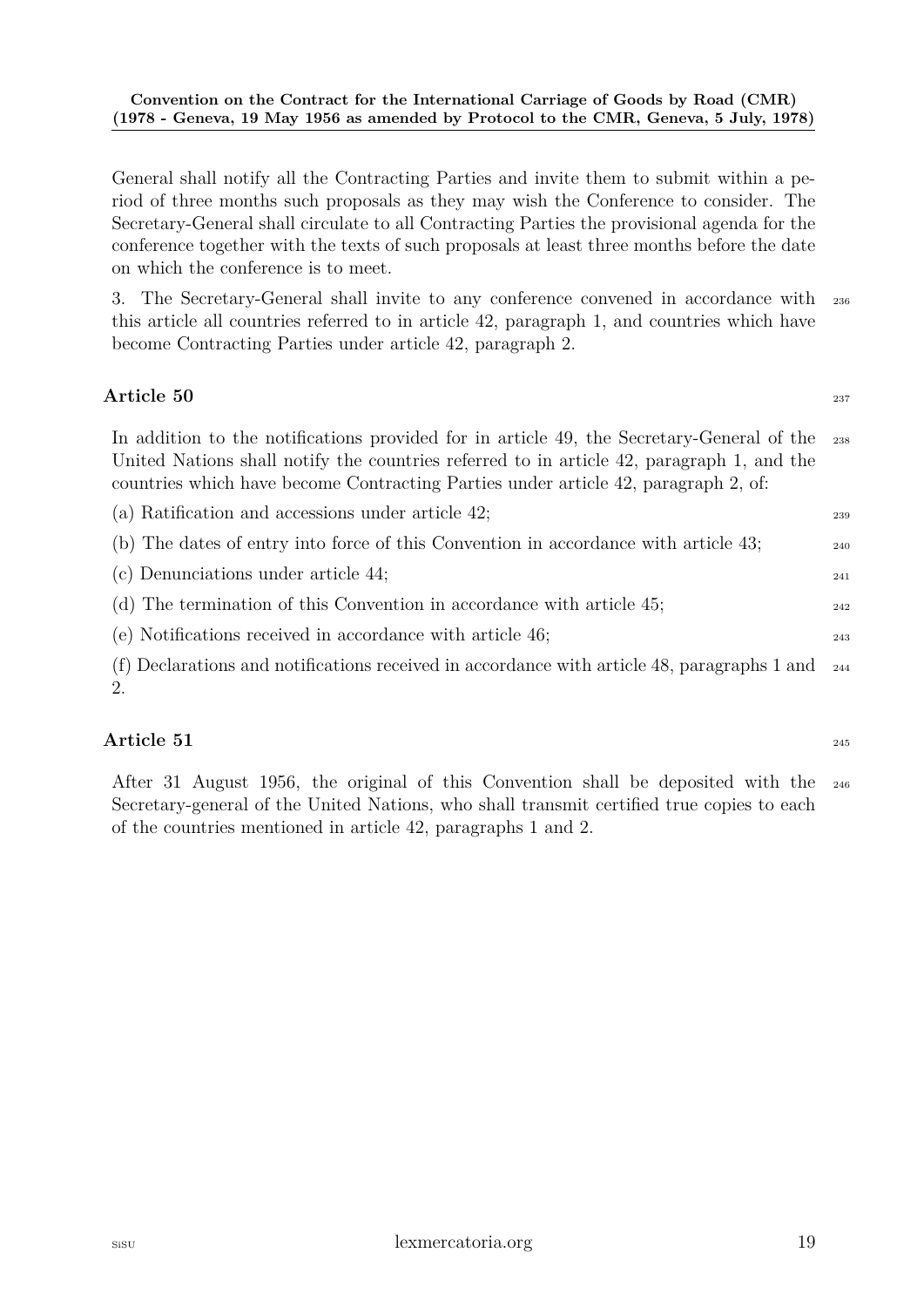# **Document Information (metadata)**

## **Metadata**

Document Manifest @

<span id="page-23-0"></span>*<*http://www.jus.uio.no/lm/un.cmr.road.carriage.contract.convention.1956.amended.protocol.1978/sisu\_manifest. html*>*

## <span id="page-23-1"></span>**Dublin Core** (DC)

*D[C tags included with this document are provided here.](http://www.jus.uio.no/lm/un.cmr.road.carriage.contract.convention.1956.amended.protocol.1978/sisu_manifest.html)*

[Titl](http://www.jus.uio.no/lm/un.cmr.road.carriage.contract.convention.1956.amended.protocol.1978/sisu_manifest.html)e: Convention on the Contract for the International Carriage of Goods by Road (CMR) (1978 - Geneva, 19 May 1956 as amended by Protocol to the CMR, Geneva, 5 July, 1978)

Creator: United Nations (UN)

Type: protocol to convention

Date: 1978-07-05

#### **Version Information**

Sourcefile: un.cmr.road.carriage.contract.convention.1956.amended.protocol.1978.lm3

Filetype: SiSU text 0.38

Sourcefile Digest, MD5(un.cmr.road.carriage.contract.convention.1956.amended.protocol.1978.sst)= 41ddbec3196201d1a957d81215c8ccb3

Skin\_Digest:  $MD5$ (skin\_lm.rb)= c89d714faa1c8cdbf677592f30bb699c

#### **Generated**

Document (metaverse) last generated: Mon Dec 29 18:52:03 -0500 2008

Generated by: SiSU 0.70.3 of 2008w51/3 (2008-12-24)

Ruby version: ruby 1.8.7 (2008-08-11 patchlevel 72) [i486-linux]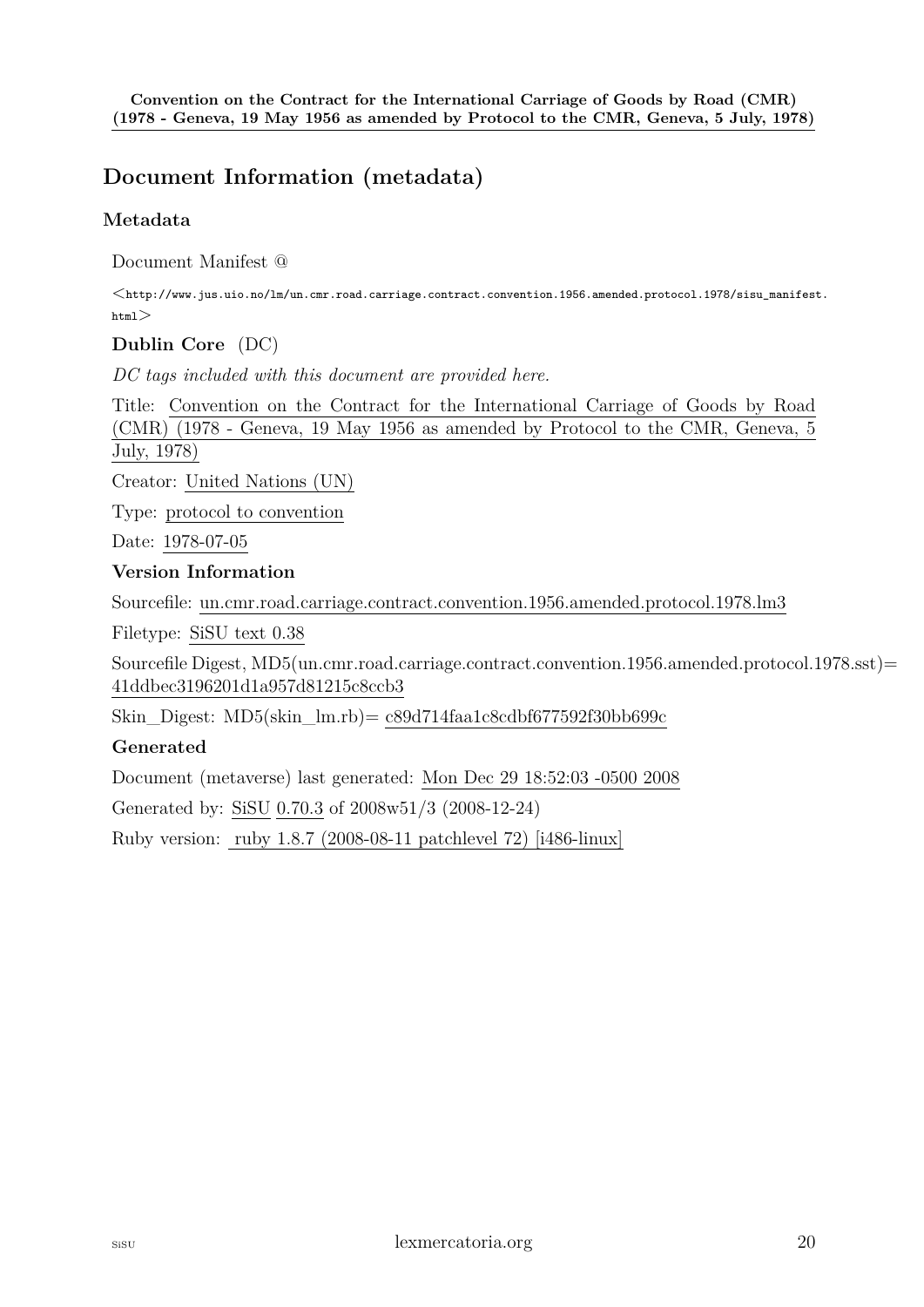# **Information on this document copy and an unofficial List of Some web related information and sources**

"Support Open Standards and Software Libré for the Information Technology Infrastructure" RA

#### <span id="page-24-0"></span>**Information on this document copy lexmercatoria.org**

Generated by SiSU found at www.jus.uio.no/sisu [ SisU 0.70.3 2008w51/3 ] www.sisudoc.org. SiSU is software for document structuring, publishing and searc[h \(using SiSU: object cit](http://lexmercatoria.org)ation numbering, markup, metamarkup, and system) Copyright<sup>(©</sup> 1997, current 2008 Ralph Amissah, All Rights Reserved. SiSU is releas[ed un](http://www.jus.uio.no/sisu/)der GPL 3 [or later \(www.fsf.o](http://www.jus.uio.no/sisu/)rg/licenses/gpl.htm[l\).](http://www.sisudoc.org)

W3 since October 3 1993  $\mathbf{SISU}$  1997, current 2008. Lex Mercatoria prese[ntation](http://www.fsf.org/licenses/gpl.html)s at **lex[mercatoria.org](http://www.fsf.org/licenses/gpl.html)**

Convention on the Contract for the International Carriage of Goods by Road (CMR) (1978 [- Geneva, 19 M](http://lexmercatoria.org)ay 1956 a[s](http://www.jus.uio.no/sisu/) amen[ded by Protocol to t](http://lexmercatoria.org)he CMR, Geneva, 5 July, 1978) **pdf** versions can be found at:

http://www.jus.uio.no/lm//un.cmr.road.carriage.contract.convention.1956.amended.protocol.1978/portrait.pdf http://www.jus.uio.no/lm//un.cmr.road.carriage.contract.convention.1956.amended.protocol.1978/landscape.pdf

[Convention on the Contract for the International Carriage of Goods by Road](http://www.jus.uio.no/lm//un.cmr.road.carriage.contract.convention.1956.amended.protocol.1978/portrait.pdf) (CMR) [\(1978 - Geneva, 19 May 1956 as amended by Protocol to the CMR, Geneva, 5 July](http://www.jus.uio.no/lm//un.cmr.road.carriage.contract.convention.1956.amended.protocol.1978/landscape.pdf), 1978) **html** versions may be found at:

http://www.jus.uio.no/lm//un.cmr.road.carriage.contract.convention.1956.amended.protocol.1978/toc.html or http://www.jus.uio.no/lm//un.cmr.road.carriage.contract.convention.1956.amended.protocol.1978/doc.html

SiSU Manifest [of document output and metadata may be found at:](http://www.jus.uio.no/lm//un.cmr.road.carriage.contract.convention.1956.amended.protocol.1978/toc.html) [http://www.jus.uio.no/lm//un.cmr.road.carriage.contract.convention.1956.amended.protocol.1978/sisu\\_man](http://www.jus.uio.no/lm//un.cmr.road.carriage.contract.convention.1956.amended.protocol.1978/doc.html)ifest.html

[Lex Mercatoria](http://www.jus.uio.no/lm//un.cmr.road.carriage.contract.convention.1956.amended.protocol.1978/sisu_manifest.html) found at: **lexmercatoria.org**

#### **Links that may be of interest at Lex Mercatoria and elsewhere:**

[CMR 1956](http://lexmercatoria.org) (lexmercatoria.org) http://www.jus.uio.no/lm//un.cmr.road.carriage.contract.convention.1956/toc.html

Transport ([lexmercatoria.org](http://lexmercatoria.org)) [http://www.jus.uio.no/lm//transport.and.carriage.of.goods/toc.html](http://www.jus.uio.no/lm//un.cmr.road.carriage.contract.convention.1956/toc.html)

UN Links ([lexmercatoria.org](http://lexmercatoria.org)) [http://www.jus.uio.no/lm//un/doc.html](http://www.jus.uio.no/lm//transport.and.carriage.of.goods/toc.html)